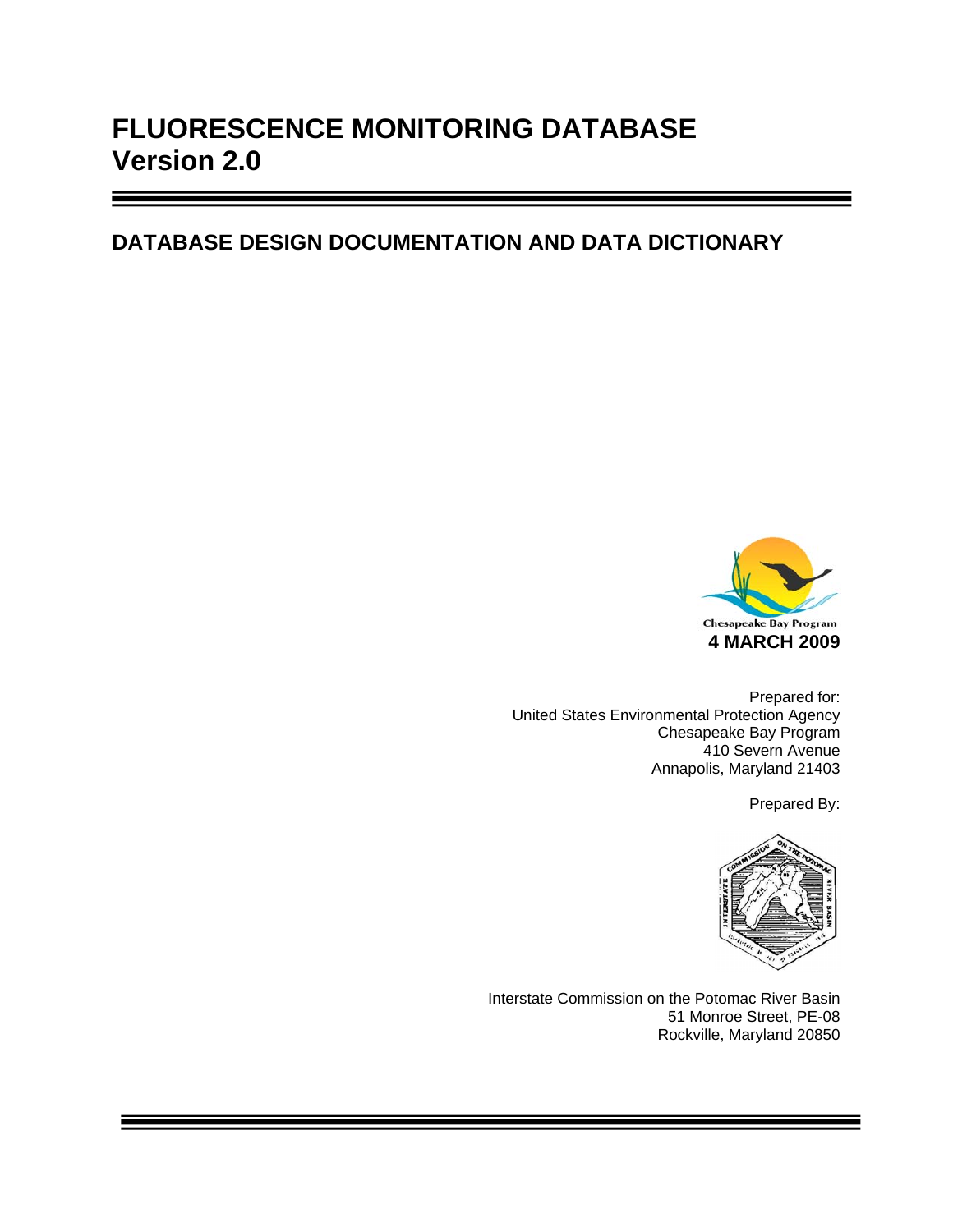Prepared for

United States Environmental Protection Agency Chesapeake Bay Program 410 Severn Avenue Annapolis, MD 21403

By

Jacqueline Johnson Interstate Commission on the Potomac River Basin

To receive additional copies of the report please call or write: The Interstate Commission on the Potomac River Basin 51 Monroe Street, PE-08 Rockville, Maryland 20850 301-984-1908

Funds to support the document Phytoplankton And Zooplankton Monitoring Database: Version 3.0; Database Design Documentation And Data Dictionary was supported by the US Environmental Protection Agency Grant CB-CBxxxxxxxxxx\_x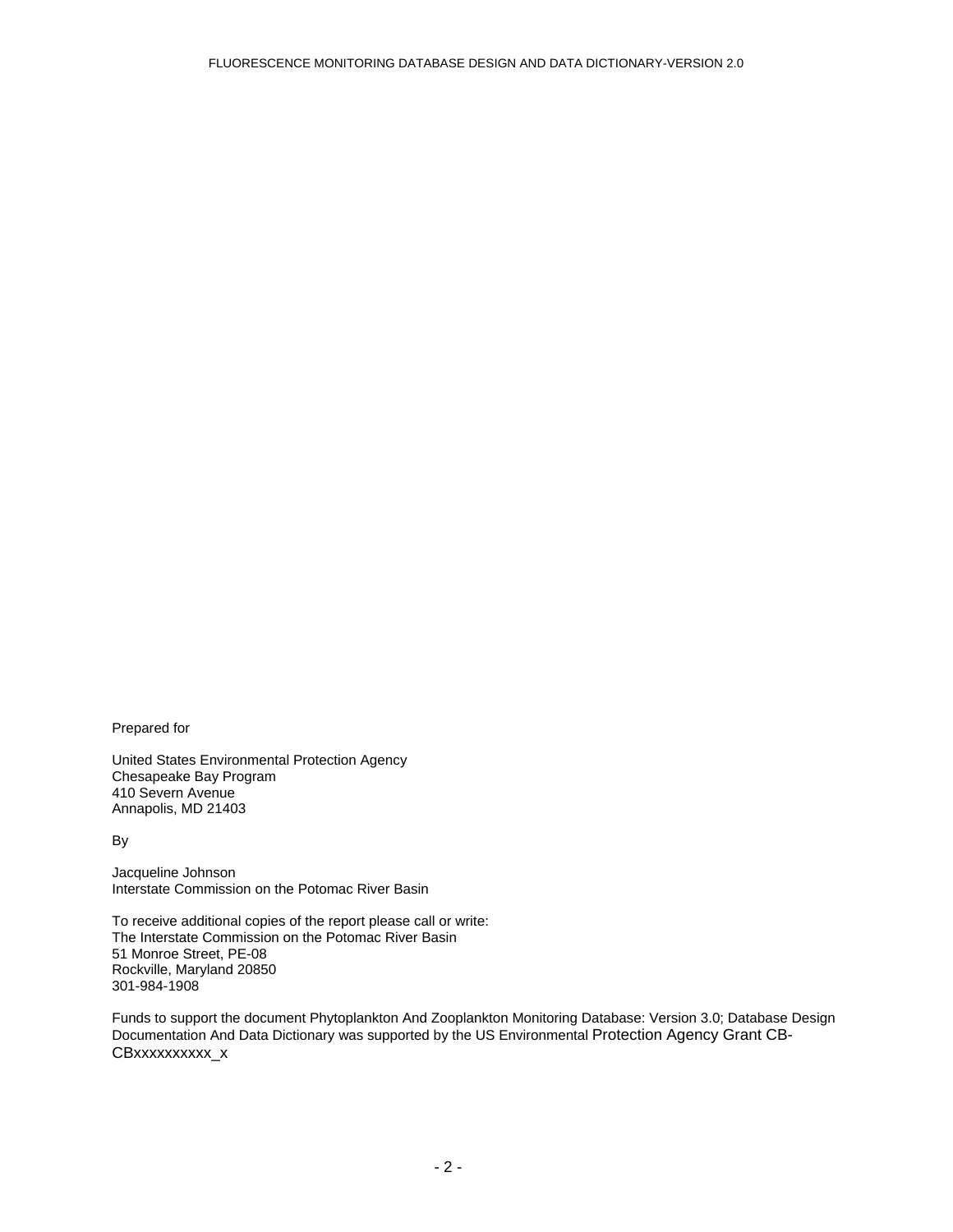## **Table of Contents**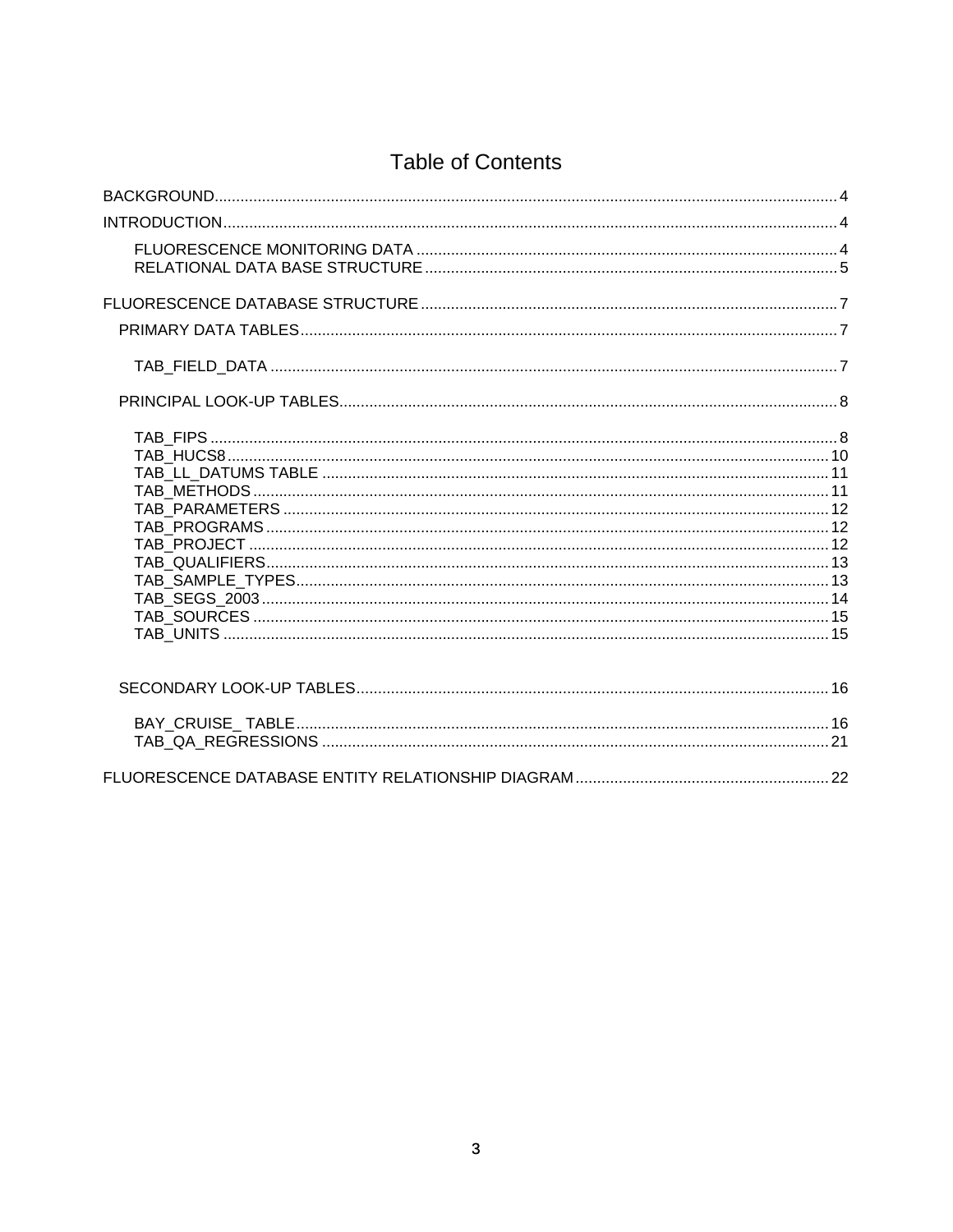### **BACKGROUND**

In 1996, the Chesapeake Executive Counsel adopted the Strategy for Increasing Basin-wide Public Access to Chesapeake Bay Information. This strategy calls for the Chesapeake Bay Program partners to develop the Chesapeake Bay Information Management System (CIMS). CIMS will electronically link a variety of information about the Bay and rivers and make this information available to anyone—from students, to scientists, to citizens groups—electronically through the Internet and World Wide Web. The information targeted by CIMS includes technical and public information, educational material, environmental indicators, policy documents and scientific data.

As a result of the CIMS initiative, the Bay Program is working to establish a system of distributed databases. In the ideal system, a CBP database would be created and managed by the data originator, reside with the data originator, and made directly available from the data originator's institution on an Internet server. This system has several advantages over the traditional single data repository. Primary, the people with the most expertise and knowledge about the data, the originators, will manage the data. Additional advantages include reduced cost due to elimination of intermediate data handling at a central repository, and decreased time between collection and release of the data.

The key to the success of a distributed, data management system lies in the willingness of the data generators to take ownership of and responsibility for their data and in their adherence to the established data standards for public access to the data. As part of the implementation of CIMS, the Living Resources Biological Data Management program has chosen to design a series of relational database structure for managing various types of Chesapeake Bay related Monitoring data. Once developed, these database designs are populated with the existing data and then will be turned over to the data generators for long term maintenance. The advantage of this implementation scheme is that the data generators of like data types will be running databases of identical structure. The use of these identical database structures will greatly facilitate the implementation of search engines and the combining of data from multiple sources. The designed of these databases has been done as a joint effort between the data generators and the CBP technical staff. The participation of the data generators in the design and implementation process of the databases has provided critical expertise about the data and its usage as to design a better database.

The original Fluorescence Monitoring Database was designed in 1997 using Microsoft Access. The data base was migrated in to Microsoft SQL server in January 2009. During this migration, major modifications were made to tables and fields to accommodate SQL Server and maintain continuity where possible with the Chesapeake Bay program Tidal Water Quality and Plankton Monitoring Databases. This updated document is not intended to provide a complete discussion of the concepts of a relational database. Instead, this document describes in detail the Fluorescence Monitoring Database's revised structural design.

## **INTRODUCTION**

#### **FLUORESCENCE MONITORING DATA**

The state of Maryland and Virginia, in cooperation with the US EPA Chesapeake Bay Program, has used in vivo fluorescence to measure horizontal and vertical profiles of chlorophyll a between fixed monitoring stations in the Chesapeake Bay mainstem. A program measuring fluorescence in the Maryland mainstem and tidal tributaries has been in place since August 1984. A horizontal transect program in the Potomac estuary from the months of April-September was conducted from August 1990 to September 2002. The state of Virginia, began a similar fluorescence monitoring program in the Virginia Chesapeake Bay mainstem in January 1991. The program is designed to give comprehensive spatial and temporal information on phytoplankton. Sampling is performed in conjunction with the Maryland and Virginia phytoplankton, zooplankton and water quality monitoring programs.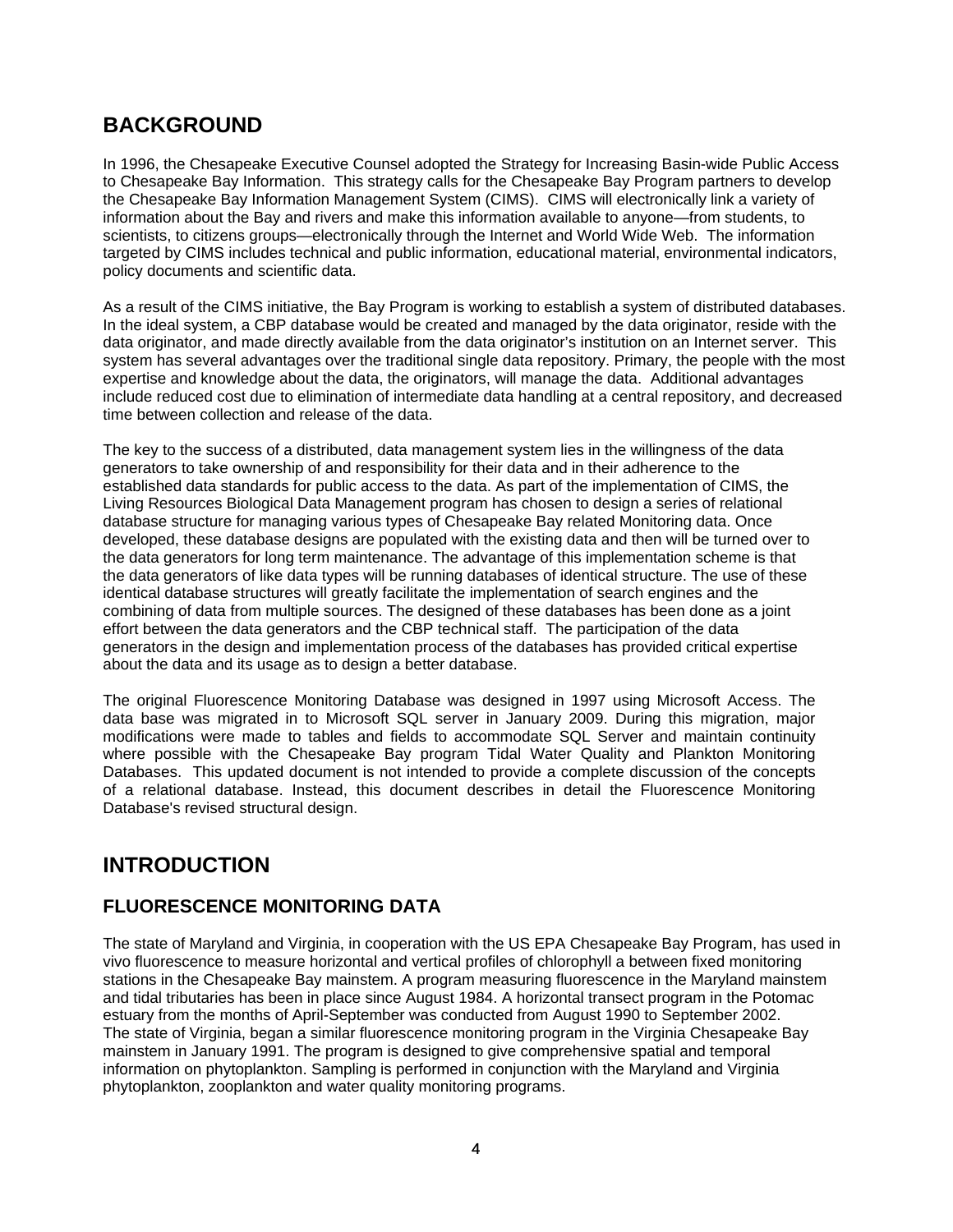#### **RELATIONAL DATA BASE STRUCTURE**

In a relational database, data is stored in tables, which are linked to one another by common fields. Most tables are related to one another in a series of one to many relationships. In this type of arrangement, the one record in the "Parent" or one table is related to many records in the "child" or many tables. The common fields are set as primary and/or foreign keys. The creation of relationships between tables using key fields allows for the enforcement of referential integrity. Referential integrity prohibits the data manager from entering records into a child table containing a foreign key for which there is not an associated primary key in the parent table. This database also employs the use of auto-generated key field. An auto generated key field cannot be edited; it is a unique, sequential or random number automatically assigned to each new record added to the table. In the case of this database, auto-generated keys are assigned to unique records based on a combination of fields in the parent table. The auto-generated key is then added to a child table as part of its primary key. The principle advantage of an auto-generated key is that once assigned a table can be indexed and linked on one field instead of the combination of fields used to determine a unique record. This serves to increase the efficiency of the database and decrease data recovery time.

The following relational data structure for the Living Resource Monitoring data contains description of the primary data tables as well as the numerous lookup tables required to define in detail the codes contained in the primary tables. The primary tables contain the bulk of the data in the database and are generally related to one another by multiple key fields. The primary table in the Fluorescence database is TAB\_FIELD\_DATA. Information contained in the associated look-up tables supports the referential integrity of the database. The table columns in this document used to describe the fields in the database tables are described below.

**FIELD -** This column contains the field name in the database table as well as the designation of the field as either a primary key (PK), a foreign key (FK), a not null (NN) field, or a unique field (U). Primary, and foreign, by definition, are not null fields. However primary and foreign keys may contain zero length value fields. Fields which are neither primary nor foreign key fields, but which have been designated as not null or unique are those fields deemed essential to certain applications of the database.

**DESCRIPTION -** This column contains a description of the database table field.

This column specifies the field type as character, number, or date/time; it also includes the format of the field and the precision of the text value where appropriate. Currently accepted data types in Microsoft SQL server used in the plankton database include the following.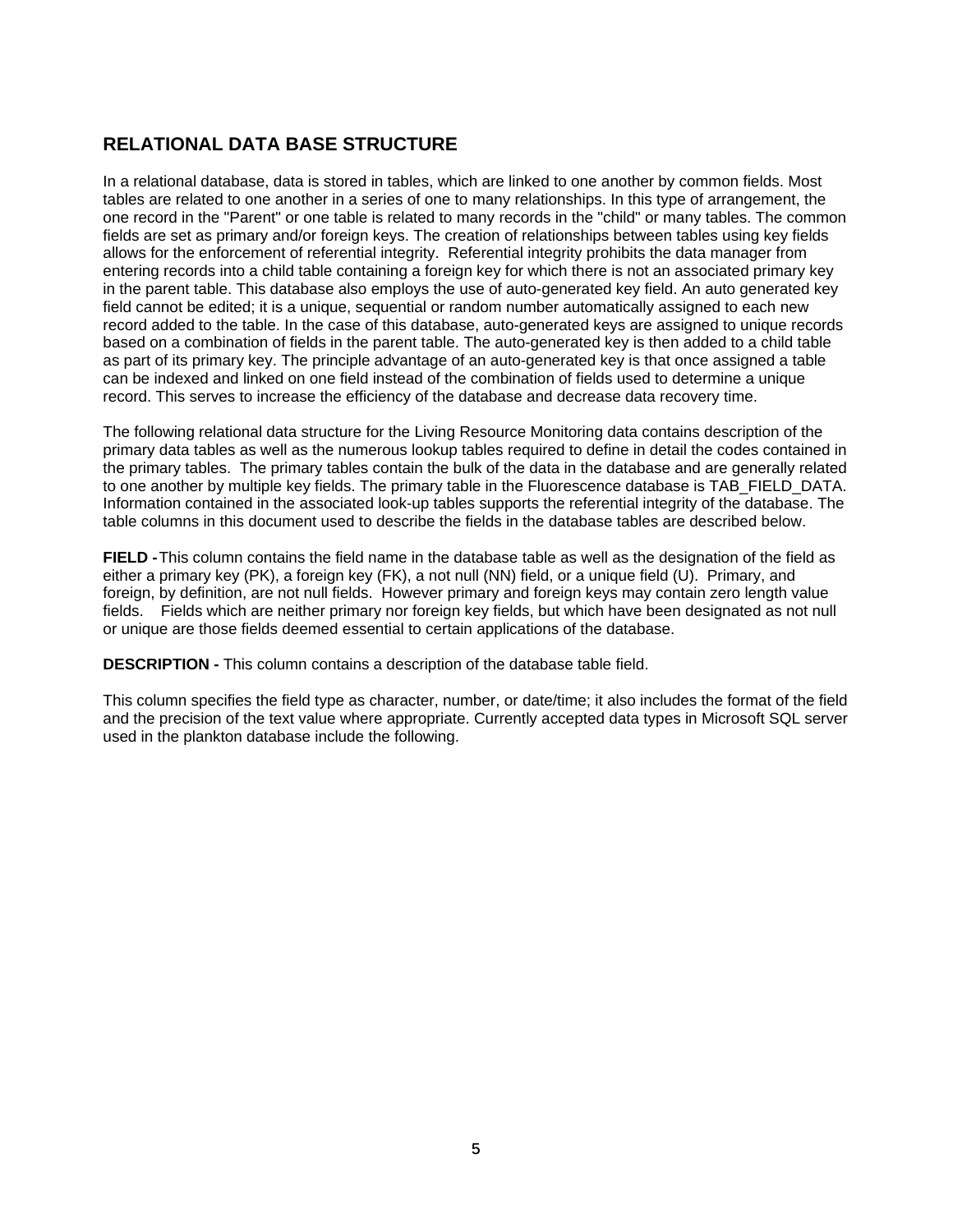#### Exact numerics

| <b>Type</b>     | <b>From</b>                  | To                        |
|-----------------|------------------------------|---------------------------|
| <b>BIGINT</b>   | $-9,223,372,036,854,775,808$ | 9,223,372,036,854,775,807 |
| <b>INT</b>      | $-2,147,483,648$             | 2,147,483,647             |
| <b>SMALLINT</b> | $-32.768$                    | 32.767                    |
| <b>TINYINT</b>  |                              | 255                       |
| <b>BIT</b>      |                              |                           |
| <b>DECIMAL</b>  | $-10^{38} + 1$               | $10^{38} - 1$             |
| <b>NUMERIC</b>  | $-10^{38} + 1$               | $10^{38} - 1$             |

Numeric and decimal are fixed precision and scale data types and are functionally equivalent.

#### **datetime and smalldatetime**

| <b>Type</b>                           | <b>From</b> |              |
|---------------------------------------|-------------|--------------|
| DATETIME (3.33 milliseconds accuracy) | Jan 1, 1753 | Dec 31, 9999 |
| SMALLDATETIME (1 minute accuracy)     | Jan 1, 1900 | Jun 6, 2079  |

#### Character Strings

| <b>Type</b>    | <b>Description</b>                                                                  |
|----------------|-------------------------------------------------------------------------------------|
| <b>CHAR</b>    | Fixed-length non-Unicode character data with a maximum length of 8,000 characters.  |
| <b>VARCHAR</b> | Variable-length non-Unicode data with a maximum of 8,000 characters.                |
| <b>TEXT</b>    | Variable-length non-Unicode data with a maximum length of 2,147,483,647 characters. |

**LENGTH (BYTES) -** This column specifies the maximum character or numeric length of a field as well as the internal database storage requirement.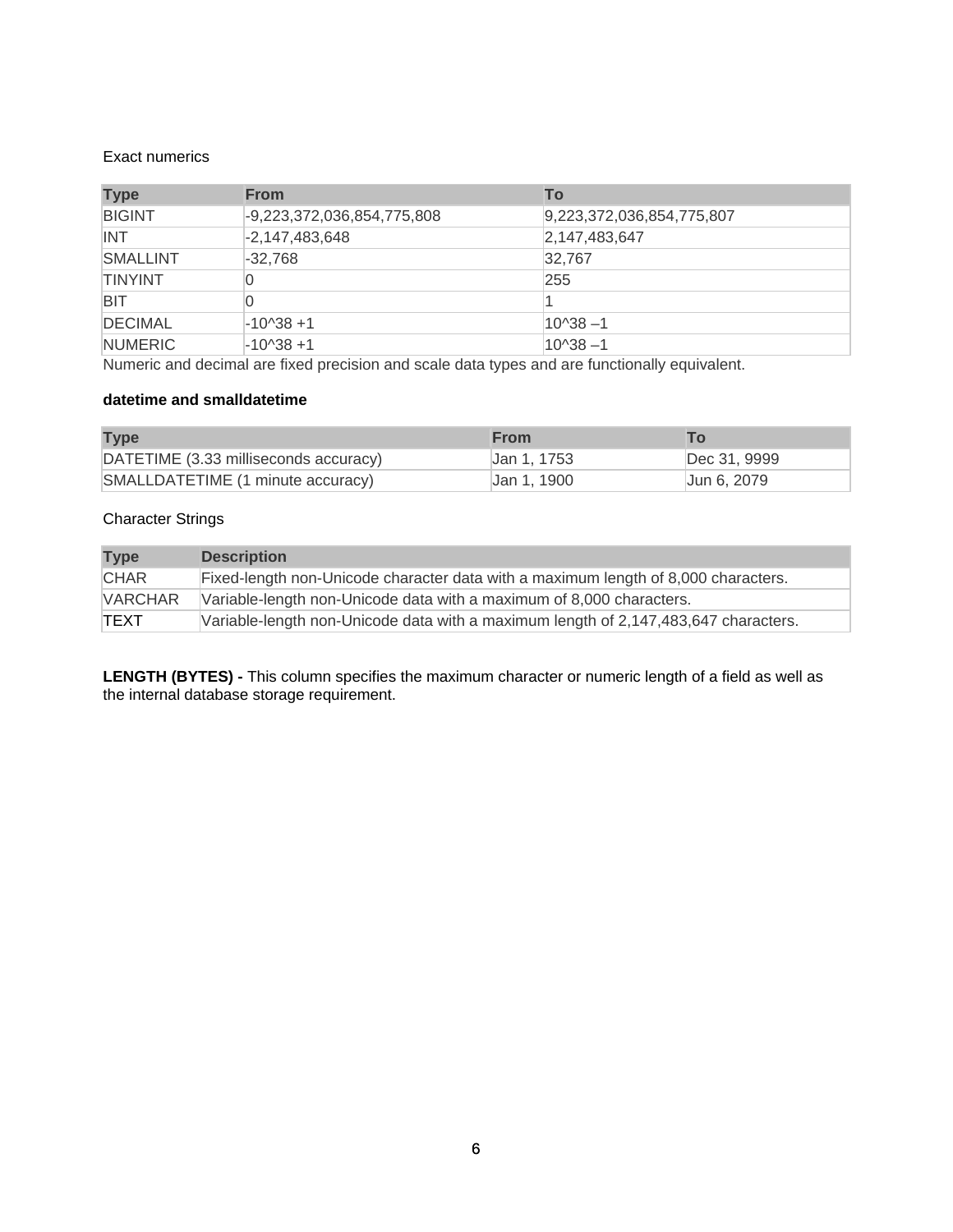## **FLUORESCENCE DATABASE STRUCTURE**

### **PRIMARY DATA TABLES**

Within the current design, the primary table is the TAB\_FIELD\_DATA table. This table contains all the sample event, location and fluorescence measurement. This table has been highly optimized for efficient data storage by utilizing a large number of auto generated foreign keys due to the large number of sampling events generated by this monitoring project.

### **TAB\_FIELD\_DATA**

| <b>Name</b>                | <b>Description</b>                                                                                     | Data Type Length       |                |
|----------------------------|--------------------------------------------------------------------------------------------------------|------------------------|----------------|
| FIELD_DATA_INDEX           | PRIMARY_ID KEY- An auto-generated field                                                                | <b>INTEGER</b>         | 4              |
|                            | (sample_date_time+ latitude + longitude + sample_type_id +<br>sample_depth)                            |                        |                |
| SOURCE_ID<br>(FK)          | DATA SOURCE ID KEY- Source ID Primary key Code identifying data<br>generator                           | <b>INTEGER</b>         | 4              |
| SAMPLE DATE TIME<br>(PK)   | SAMPLING DATE_TIME- Date and time of sample collection                                                 | DATE/TIME              | 8              |
| <b>LATITUDE</b><br>(PK)    | STATION LATITUDE-Station Latitude in decimal degrees                                                   | <b>FLOAT</b>           | 8              |
| <b>LONGITUDE</b><br>(PK)   | STATION LONGITUDE-Station Longitude in negative decimal degrees                                        | <b>FLOAT</b>           | 8              |
| <b>STATION</b>             | SAMPLING STATION-Sampling station identifier (IF AVAILABLE)                                            | <b>VARCHAR</b>         | 15             |
| SAMPLE_TYPE_ID<br>(PK, FK) | SAMPLE COLLECTION TYPE CODE ID KEY- Sampling Collection<br>Type ID Primary key identifying sample type | <b>INTEGER</b>         | 4              |
| SAMPLE_DEPTH<br>(PK)       | SAMPLE COLLECTION DEPTH -Depths in (METERS)                                                            | <b>REAL</b>            | $\overline{4}$ |
| PARAMETER_ID<br>(PK, FK)   | SAMPLING PARAMETER ID KEY- Sampling Parameter ID Primary<br>key identifying sample parameter           | <b>INTEGER</b>         | 4              |
| REPORTING VALUE<br>(NN)    | REPORTED PARAMETER VALUE                                                                               | <b>REAL</b>            | 4              |
| REPORTING_VOLTS            | REPORTED PARAMETER VOLTAGE VALUE                                                                       | <b>REAL</b>            | 4              |
| UNITS_ID                   | REPORTING UNITS ID KEY- Sampling Parameter Units ID Primary                                            | <b>INTEGER</b>         | 4              |
| (FK)                       | key identifying sample parameter reporting units                                                       |                        |                |
| QUALIFIER_ID               | PARAMETER QUALIFIER ID CODE - Parameter Qualifier ID Primary                                           | <b>INTEGER</b>         | 4              |
| (FK)                       | key identifying sample qualifiers                                                                      |                        |                |
| METHOD_ID<br>(FK)          | METHOD CODE ID Code- Method code ID Primary key identifying<br>field/laboratory analysis procedure     | <b>INTEGER</b>         | 4              |
| PROJECT_ID                 | STATE MONITORING PROJECT ID CODE- Project Code ID Primary                                              | <b>INTEGER</b>         | 4              |
| (FK)                       | key identifying State Monitoring Project                                                               |                        |                |
| <b>RDATE</b>               | DATA VERSION DATE- Date denoting when data records were                                                | DATE/TIME              | 8              |
| (NN)                       | entered in to database                                                                                 |                        |                |
| HUC8_ID                    | USGS HYDROLOGIC UNIT CODE ID- HUC8 ID Primary key                                                      | <b>INTEGER</b>         | 4              |
| (FK)                       | identifying the location of USGS 8 digit HUC                                                           |                        |                |
| FIPS_ID                    | FIPS CODE ID- FIPS Code ID primary key identifying Federal                                             | <b>INTEGER</b>         | 4              |
| (FK)                       | Information Processing System codes.                                                                   |                        |                |
| SER_NUM                    | SOURCE SAMPLE SERIAL NUMBER                                                                            | <b>VARCHAR</b>         | 24             |
| LL_DATUM                   | LAT_LONG DATUM CODE ID- Datum ID primary key Code                                                      | <b>INTEGER</b>         | 4              |
| (FK)                       | specifying datum of the latitude and longitude values                                                  |                        |                |
| CB_SEG_2003_ID             | CBP SEGEMENT 2003 ID- CB SEG 2003 Code ID primary key                                                  | <b>INTEGER</b>         | 4              |
| (FK)                       | identifying 2003 Bay segment designation                                                               |                        |                |
| SAMPLE_DATE                | SAMPLING DATE- Date of sample collection-Date Part Only                                                | DATE/TIME              | $\bf 8$        |
| SAMPLE_TIME                | SAMPLING TIME- Time of sample collection-Time Part Only                                                | DATE/TIME              | 8              |
| Upsize_ts                  | Internal Database time stamp of migration date and time.                                               | TIMESTAMP <sup>8</sup> |                |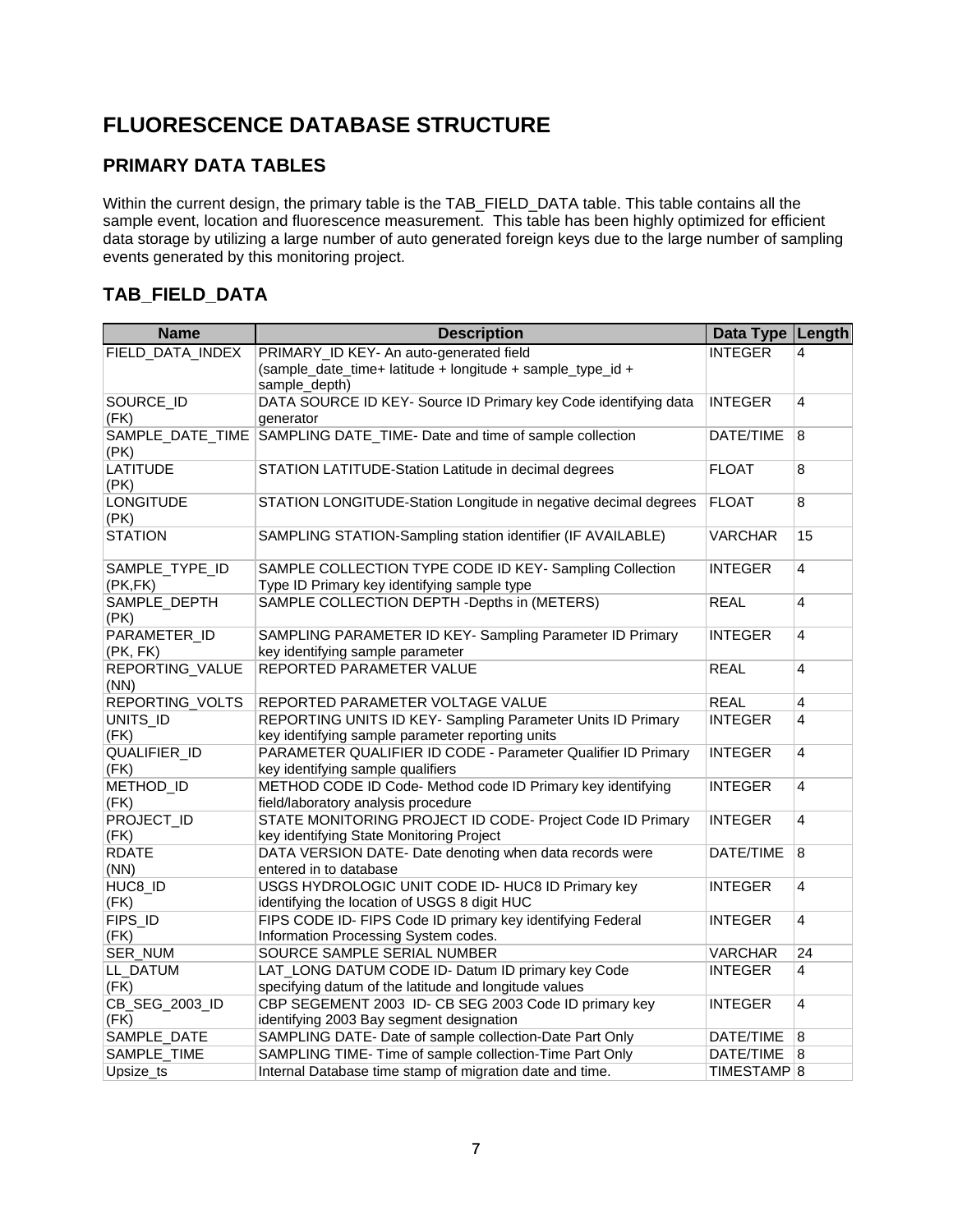#### **PRINCIPAL LOOK-UP TABLES**

The primary tables also contain many fields containing codes that are described or defined in detail in related lookup tables. By creating one-to-many relationships between lookup tables and the primary data tables and enforcing referential integrity, data managers are restricted to entering only valid lookup table values into the primary data tables. Again, this provides an automatic layer of quality assurance that will improve the utility of the database for all users.

#### **TAB\_FIPS**

| <b>Field Name</b>      | <b>Description</b>                                                                                           | Data Type      | Length |
|------------------------|--------------------------------------------------------------------------------------------------------------|----------------|--------|
| FIPS ID<br>(PK)        | FIPS_ID- Primary_id key an auto-generated field                                                              | <b>INTEGER</b> | 4      |
| <b>FIPS</b><br>(U)     | FIPS CODE-Federal Information Processing System code                                                         | <b>VARCHAR</b> | 10     |
| STATE INITIALS<br>(NN) | STATE INITIAL DESIGNATION- Federal Information<br>Processing System codeTwo-letter state postal abbreviation | <b>VARCHAR</b> | 4      |
| COUNTY NAME<br>(NN)    | <b>COUNTY- State County name</b>                                                                             | <b>VARCHAR</b> | 60     |

**GENERAL:** This table contains (FIPS) Federal Information Processing System codes identifying state and county type of field samples taken at given site. This code is used in the TAB\_FIELD\_DATA tables. Additional codes may be added as needed. Currently accepted FIPS CODES, STATE AND COUNTY designations are as follows:

| 11001 | DC        | <b>WASHINGTON</b>     | 36015 | NΥ        | <b>CHEMUNG</b>    |
|-------|-----------|-----------------------|-------|-----------|-------------------|
| 10001 | DE        | KENT                  | 36017 | <b>NY</b> | CHENANGO          |
| 10003 | DE        | <b>NEW CASTLE</b>     | 36023 | ΝY        | CORTLAND          |
| 10005 | DE        | <b>SUSSEX</b>         | 36025 | ΝY        | DELAWARE          |
| 24001 | <b>MD</b> | ALLEGANY              | 36043 | ΝY        | <b>HERKIMER</b>   |
| 24003 | MD        | ANNE ARUNDEL          | 36051 | ΝY        | <b>LIVINGSTON</b> |
| 24005 | MD        | <b>BALTIMORE</b>      | 36053 | ΝY        | <b>MADISON</b>    |
| 24510 | <b>MD</b> | <b>BALTIMORE CITY</b> | 36065 | ΝY        | ONEIDA            |
| 24009 | <b>MD</b> | CALVERT               | 36067 | ΝY        | ONONDAGA          |
| 24011 | MD        | CAROLINE              | 36069 | ΝY        | ONTARIO           |
| 24013 | MD        | CARROLL               | 36077 | ΝY        | <b>OTSEGO</b>     |
| 24015 | <b>MD</b> | <b>CECIL</b>          | 36095 | ΝY        | <b>SCHOHARIE</b>  |
| 24017 | MD        | <b>CHARLES</b>        | 36097 | ΝY        | <b>SCHUYLER</b>   |
| 24019 | MD        | <b>DORCHESTER</b>     | 36101 | ΝY        | <b>STEUBEN</b>    |
| 24021 | MD        | <b>FREDERICK</b>      | 36107 | ΝY        | <b>TIOGA</b>      |
| 24023 | <b>MD</b> | GARRETT               | 36109 | ΝY        | <b>TOMPKINS</b>   |
| 24025 | MD        | <b>HARFORD</b>        | 36123 | ΝY        | <b>YATES</b>      |
| 24027 | <b>MD</b> | <b>HOWARD</b>         | 42001 | PA        | <b>ADAMS</b>      |
| 24029 | MD        | KENT                  | 42009 | PA        | <b>BEDFORD</b>    |
| 24031 | <b>MD</b> | <b>MONTGOMERY</b>     | 42011 | PA        | <b>BERKS</b>      |
| 24033 | MD        | PRINCE GEORGES        | 42013 | PA        | <b>BLAIR</b>      |
| 24035 | MD        | <b>QUEEN ANNES</b>    | 42015 | PA        | <b>BRADFORD</b>   |
| 24039 | MD        | <b>SOMERSET</b>       | 42021 | <b>PA</b> | CAMBRIA           |
| 24037 | <b>MD</b> | <b>ST MARYS</b>       | 42023 | PA        | CAMERON           |
| 24041 | MD        | TALBOT                | 42027 | PA        | <b>CENTRE</b>     |
| 24043 | <b>MD</b> | <b>WASHINGTON</b>     | 42029 | PA        | <b>CHESTER</b>    |
| 24045 | MD        | <b>WICOMICO</b>       | 42033 | РA        | CLEARFIELD        |
| 24047 | <b>MD</b> | <b>WORCESTER</b>      | 42035 | PA        | <b>CLINTON</b>    |
| 36003 | <b>NY</b> | ALLEGANY              | 42037 | <b>PA</b> | COLUMBIA          |
| 36007 | <b>NY</b> | <b>BROOME</b>         | 42041 | РA        | CUMBERLAND        |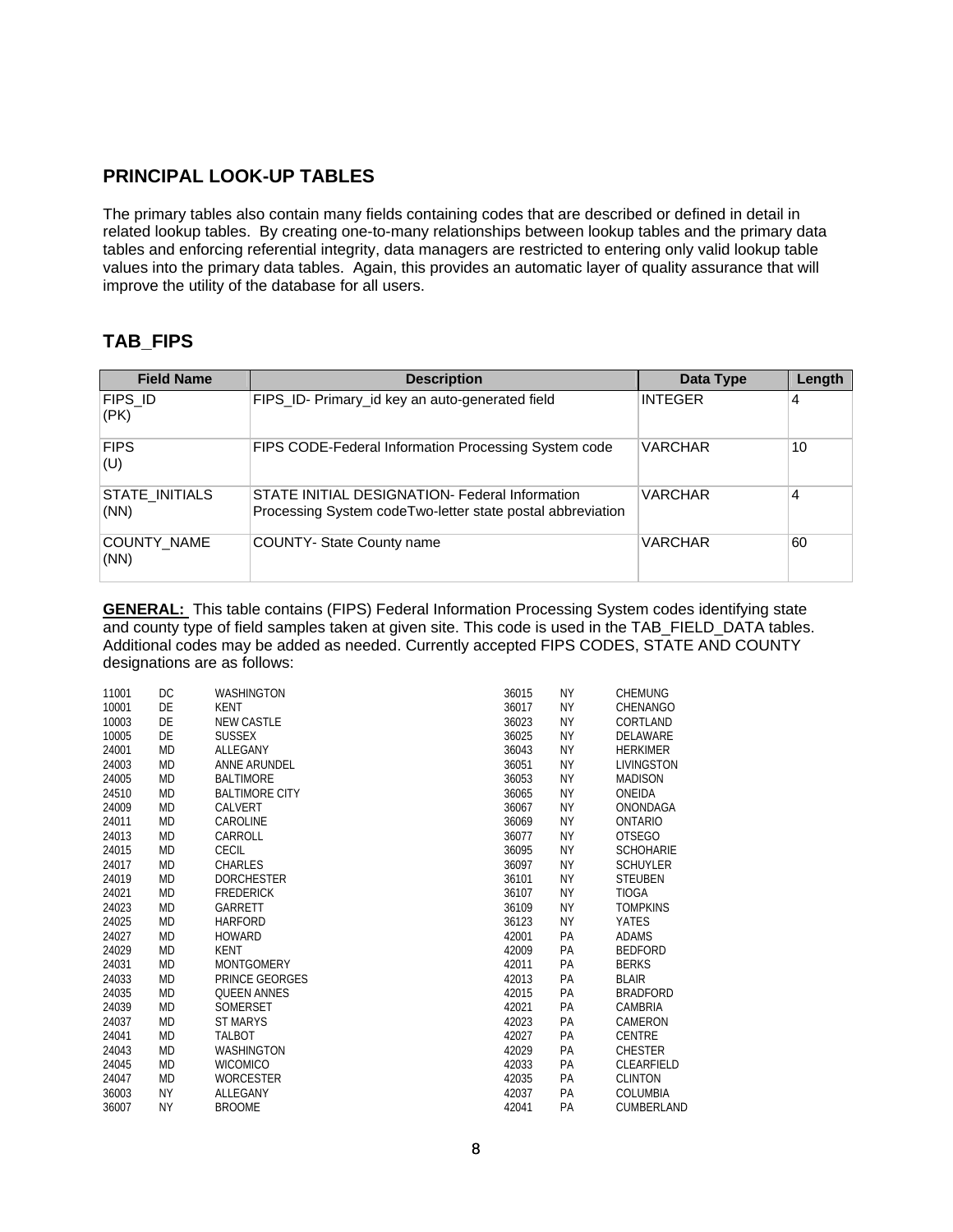| 42043          | PA       | <b>DAUPHIN</b>                      | VA<br>51099        | KING GEORGE           |
|----------------|----------|-------------------------------------|--------------------|-----------------------|
| 42047          | PА       | <b>ELK</b>                          | VA<br>51101        | KING WILLIAM          |
| 42055          | PA       | FRANKLIN                            | 51103<br>VA        | LANCASTER             |
|                |          |                                     |                    |                       |
| 42057          | PA       | <b>FULTON</b>                       | 51107<br>VA        | LOUDOUN               |
| 42061          | PA       | <b>HUNTINGDON</b>                   | 51109<br>VA        | LOUISA                |
| 42063          | PA       | <b>INDIANA</b>                      | 51680<br>VA        | <b>LYNCHBURG</b>      |
|                |          |                                     |                    |                       |
| 42067          | PA       | <b>JUNIATA</b>                      | 51113<br>VA        | <b>MADISON</b>        |
| 42069          | PA       | LACKAWANNA                          | VA<br>51115        | <b>MATHEWS</b>        |
|                |          |                                     |                    |                       |
| 42071          | PA       | LANCASTER                           | VA<br>51119        | MIDDLESEX             |
| 42075          | PA       | LEBANON                             | VA<br>51121        | <b>MONTGOMERY</b>     |
| 42079          | PА       | LUZERNE                             | VA<br>51125        | <b>NELSON</b>         |
|                |          |                                     |                    |                       |
| 42081          | PA       | <b>LYCOMING</b>                     | 51127<br>VA        | <b>NEW KENT</b>       |
| 42083          | PA       | <b>MCKEAN</b>                       | 51700<br>VA        | NEWPORT NEWS          |
|                |          |                                     |                    |                       |
| 42087          | PA       | <b>MIFFLIN</b>                      | 51710<br>VA        | <b>NORFOLK</b>        |
| 42093          | PA       | <b>MONTOUR</b>                      | VA<br>51131        | <b>NORTHAMPTON</b>    |
| 42097          | PA       | NORTHUMBERLAND                      | 51133<br>VA        | NORTHUMBERLAND        |
|                |          |                                     |                    |                       |
| 42099          | PA       | PERRY                               | 51135<br>VA        | NOTTOWAY              |
| 42105          | PA       | POTTER                              | 51137<br>VA        | ORANGE                |
| 42107          | PA       | <b>SCHUYLKILL</b>                   | 51139<br>VA        | PAGE                  |
|                |          |                                     |                    |                       |
| 42109          | PA       | SNYDER                              | 51730<br>VA        | PETERSBURG            |
| 42111          | PA       | SOMERSET                            | 51740<br>VA        | PORTSMOUTH            |
| 42113          | PA       | SULLIVAN                            | VA<br>51145        | <b>POWHATAN</b>       |
|                |          |                                     |                    |                       |
| 42115          | PA       | SUSQUEHANNA                         | 51147<br>VA        | PRINCE EDWARD         |
| 42117          | PA       | <b>TIOGA</b>                        | VA<br>51149        | PRINCE GEORGE         |
|                |          |                                     |                    |                       |
| 42119          | PA       | <b>UNION</b>                        | VA<br>51153        | PRINCE WILLIAM        |
| 42127          | PА       | WAYNE                               | VA<br>51157        | RAPPAHANNOCK          |
| 42131          | PA       | <b>WYOMING</b>                      | 51159<br>VA        | <b>RICHMOND</b>       |
|                |          |                                     |                    |                       |
| 42133          | PA       | <b>YORK</b>                         | 51760<br>VA        | RICHMOND CITY         |
| 51001          | VA       | <b>ACCOMACK</b>                     | 51161<br>VA        | ROANOKE               |
|                |          |                                     |                    |                       |
| 51003          | VA       | ALBEMARLE                           | 51163<br>VA        | <b>ROCKBRIDGE</b>     |
| 51510          | VA       | <b>ALEXANDRIA</b>                   | VA<br>51165        | <b>ROCKINGHAM</b>     |
| 51005          | VA       | ALLEGHANY                           | 51171<br>VA        | SHENANDOAH            |
|                |          |                                     |                    |                       |
| 51007          | VA       | AMELIA                              | VA<br>51177        | SPOTSYLVANIA          |
| 51009          | VA       | AMHERST                             | 51179<br>VA        | STAFFORD              |
| 51011          | VA       | APPOMATTOX                          | 51800<br>VA        | <b>SUFFOLK</b>        |
|                |          |                                     |                    |                       |
| 51013          | VA       | ARLINGTON                           | VA<br>51181        | <b>SURRY</b>          |
| 51015          | VA       | <b>AUGUSTA</b>                      | 51810<br>VA        | <b>VIRGINIA BEACH</b> |
| 51017          | VA       | BATH                                | 51187<br>VA        | WARREN                |
|                |          |                                     |                    |                       |
| 51019          | VA       | <b>BEDFORD</b>                      | 51193<br>VA        | WESTMORELAND          |
| 51023          | VA       | <b>BOTETOURT</b>                    | 51830<br>VA        | WILLIAMSBURG          |
|                |          |                                     |                    |                       |
| 51029          | VA       | <b>BUCKINGHAM</b>                   | 51199<br>VA        | <b>YORK</b>           |
| 51031          | VA       | CAMPBELL                            | WV<br>54003        | BERKELEY              |
| 51033          | VA       | CAROLINE                            | WV<br>54023        | <b>GRANT</b>          |
|                |          |                                     |                    |                       |
| 51036          | VA       | <b>CHARLES CITY</b>                 | 54027<br>WV        | <b>HAMPSHIRE</b>      |
| 51550          | VA       | CHESAPEAKE CITY                     | 54031<br>WV        | <b>HARDY</b>          |
| 51041          | VA       | CHESTERFIELD                        | 54037<br>WV        | <b>JEFFERSON</b>      |
|                |          |                                     |                    |                       |
| 51043          | VA       | <b>CLARKE</b>                       | 54057<br>WV        | MINERAL               |
| 51570          | VA       | <b>COLONIAL HEIGHTS</b>             | 54063<br><b>WV</b> | <b>MONROE</b>         |
|                |          | CRAIG                               | <b>WV</b><br>54065 |                       |
| 51045          | VA       |                                     |                    | <b>MORGAN</b>         |
| 51047          | VA       | <b>CULPEPER</b>                     | WV<br>54071        | PENDLETON             |
| 51049          | VA       | CUMBERLAND                          |                    |                       |
| 51053          | VA       | <b>DINWIDDIE</b>                    |                    |                       |
|                |          |                                     |                    |                       |
| 51057          | VA       | ESSEX                               |                    |                       |
| 51059          | VA       | FAIRFAX                             |                    |                       |
|                |          |                                     |                    |                       |
| 51610          | VA       | <b>FALLS CHURCH</b>                 |                    |                       |
| 51061          | VA       | <b>FAUQUIER</b>                     |                    |                       |
| 51065          | VA       | FLUVANNA                            |                    |                       |
|                |          |                                     |                    |                       |
| 51069          | VA       | <b>FREDERICK</b>                    |                    |                       |
| 51630          | VA       | <b>FREDERICKSBURG</b>               |                    |                       |
| 51071          | VA       | <b>GILES</b>                        |                    |                       |
|                |          |                                     |                    |                       |
| 51073          | VA       | <b>GLOUCESTER</b>                   |                    |                       |
| 51075          | VA       | <b>GOOCHLAND</b>                    |                    |                       |
|                |          |                                     |                    |                       |
|                |          |                                     |                    |                       |
| 51079          | VA       | GREENE                              |                    |                       |
| 51650          | VA       | <b>HAMPTON</b>                      |                    |                       |
|                |          |                                     |                    |                       |
| 51085          | VA       | <b>HANOVER</b>                      |                    |                       |
| 51087          | VA       | <b>HENRICO</b>                      |                    |                       |
| 51091          | VA       | HIGHLAND                            |                    |                       |
|                |          |                                     |                    |                       |
| 51093          | VA       | <b>ISLE OF WIGHT</b>                |                    |                       |
| 51095<br>51097 | VA<br>VA | <b>JAMES CITY</b><br>KING AND QUEEN |                    |                       |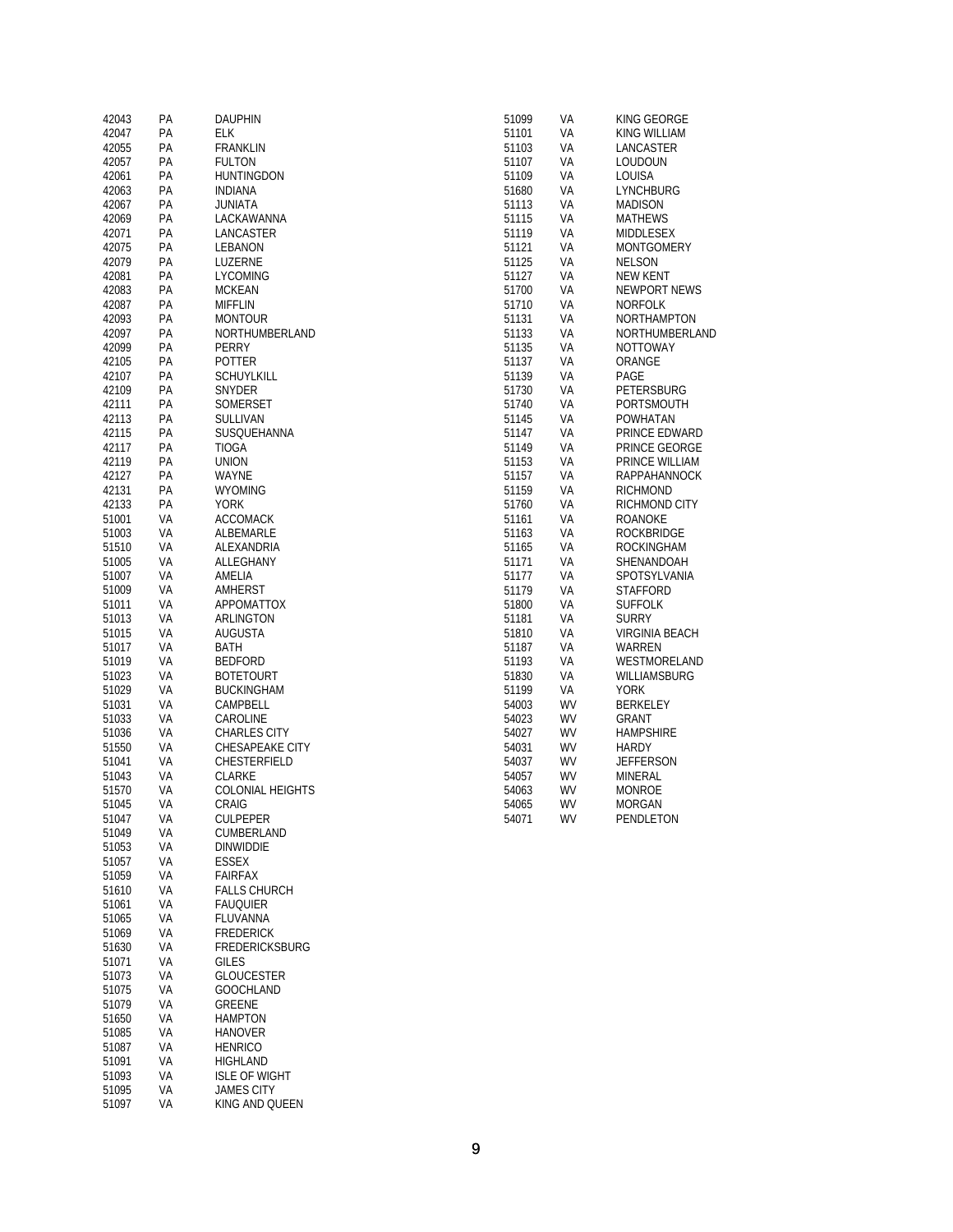#### **TAB\_HUCS8**

| <b>Field Name</b>                           | <b>Description</b>                                                                                   | Data Type      | Length |
|---------------------------------------------|------------------------------------------------------------------------------------------------------|----------------|--------|
| HUC_ID<br>(PK)                              | HUC8- Primary_id key an auto-generated field                                                         | <b>INTGER</b>  | 4      |
| HUC <sub>8</sub><br>(U)                     | HUC8 CODE-8-digit USGS hydrologic unit code                                                          | VARCHAR        | 16     |
| <b>REGION</b><br>(NN)                       | REGION- 2 DIGIT HUC CODE- Region associated with the<br>first two digits of HUC8                     | VARCHAR        | 4      |
| SUBREGION (NN)                              | SUBREGION-4 DIGIT HUC CODE- Sub-region associated<br>with the first four digits of HUC8              | VARCHAR        | 8      |
| ACCOUNTING_UNIT<br>(NN)                     | ACCOUNTING_UNIT- 6 DIGIT HUC CODE- Accounting unit<br>associated with the first six digits of HUC8   | <b>VARCHAR</b> | 12     |
| REGION<br><b>DESCRIPTION (NN)</b>           | REGION DESIGNATION- Detailed Description of Region<br>described by first two digits of HUC code      | VARCHAR        | 30     |
| SUBREGION<br><b>DESCRIPTION (NN)</b>        | SUBREGION DESIGNATION- Detailed Description of Region<br>described by first four digits of HUC code  | VARCHAR        | 40     |
| ACCOUNTING_UNIT_<br><b>DESCRIPTION (NN)</b> | ACCOUNTING DESIGNATION- Detailed Description of Region<br>described by first six digits of HUC code  | VARCHAR        | 60     |
| CATALOGING_UNIT_<br>DESCRIPTION (NN)        | CATALOGING DESIGNATION-Detailed Description of Region<br>described by first eight digits of HUC code | VARCHAR        | 70     |

**GENERAL:** The TAB\_HUCS8 TABLE contains 8-digit USGS hydrologic unit codes and descriptions The HUC8 code is the 8-digit USGS hydrologic unit code in which the station is located. The list that follows contains only the HUC and the associated cataloging unit description. Additional lookup tables related to this table may or may not be included in the final database design. These tables contain specific information related to the REGION, SUBREGION, ACCOUNTING\_UNIT, and CATALOGING\_UNIT fields (i.e. detailed description, states covered, and area in square miles). The currently accepted 8 digit HUC and CATALOGING\_UNIT\_DESCRIPTIONS are as follows:

| 02050101 | UPPER SUSOUEHANNA              | 02060005 | <b>CHOPTANK</b>                    |
|----------|--------------------------------|----------|------------------------------------|
| 02050102 | CHENANGO                       | 02060006 | PATUXENT                           |
| 02050103 | OWEGO-WAPPASENING              | 02060007 | BLACKWATER-WICOMICO                |
| 02050104 | <b>TIOGA</b>                   | 02060008 | NANTICOKE                          |
| 02050105 | <b>CHEMUNG</b>                 | 02060009 | <b>POCOMOKE</b>                    |
| 02050106 | UPPER SUSOUEHANNA-TUNKHANNOCK  | 02060010 | <b>CHINCOTEAGUE</b>                |
| 02050107 | UPPER SUSQUEHANNA-LACKAWANNA   | 02070001 | SOUTH BRANCH- POTOMAC              |
| 02050201 | UPPER WEST BRANCH SUSOUEHANNA  | 02070002 | NORTH BRANCH- POTOMAC              |
| 02050202 | <b>SINNEMAHONING</b>           | 02070003 | CACAPON-TOWN                       |
| 02050203 | MIDDLE WEST BRANCH SUSQUEHANNA | 02070004 | CONOCOCHEAGUE-OPEQUON              |
| 02050204 | BALD FAGLE                     | 02070005 | SOUTH FORK SHENANDOAH              |
| 02050205 | <b>PINE</b>                    | 02070006 | NORTH FORK SHENANDOAH              |
| 02050206 | LOWER WEST BRANCH SUSOUFHANNA  | 02070007 | SHENANDOAH                         |
| 02050301 | LOWER SUSQUEHANNA-PENNS        | 02070008 | MIDDLE POTOMAC-CATOCTIN            |
| 02050302 | UPPER JUNIATA                  | 02070009 | <b>MONOCACY</b>                    |
| 02050303 | RAYSTOWN                       | 02070010 | MIDDLE POTOMAC-ANACOSTIA- OCCOQUAN |
| 02050304 | LOWER JUNIATA                  | 02070011 | LOWER POTOMAC                      |
| 02050305 | LOWER SUSOUEHANNA-SWATARA      | 02080101 | LOWER CHESAPEAKE BAY               |
| 02050306 | LOWER SUSQUEHANNA              | 02080102 | <b>GREAT WICOMICO-PIANKATANK</b>   |
| 02060001 | UPPER CHESAPEAKE BAY           | 02080103 | RAPIDAN-UPPER RAPPAHANNOCK         |
| 02060002 | CHESTER-SASSAFRAS              | 02080104 | LOWER RAPPAHANNOCK                 |
| 02060003 | GUNPOWDER-PATAPSCO             | 02080105 | <b>MATTAPONI</b>                   |
| 02060004 | <b>SEVERN</b>                  | 02080106 | <b>PAMUNKEY</b>                    |
|          |                                |          |                                    |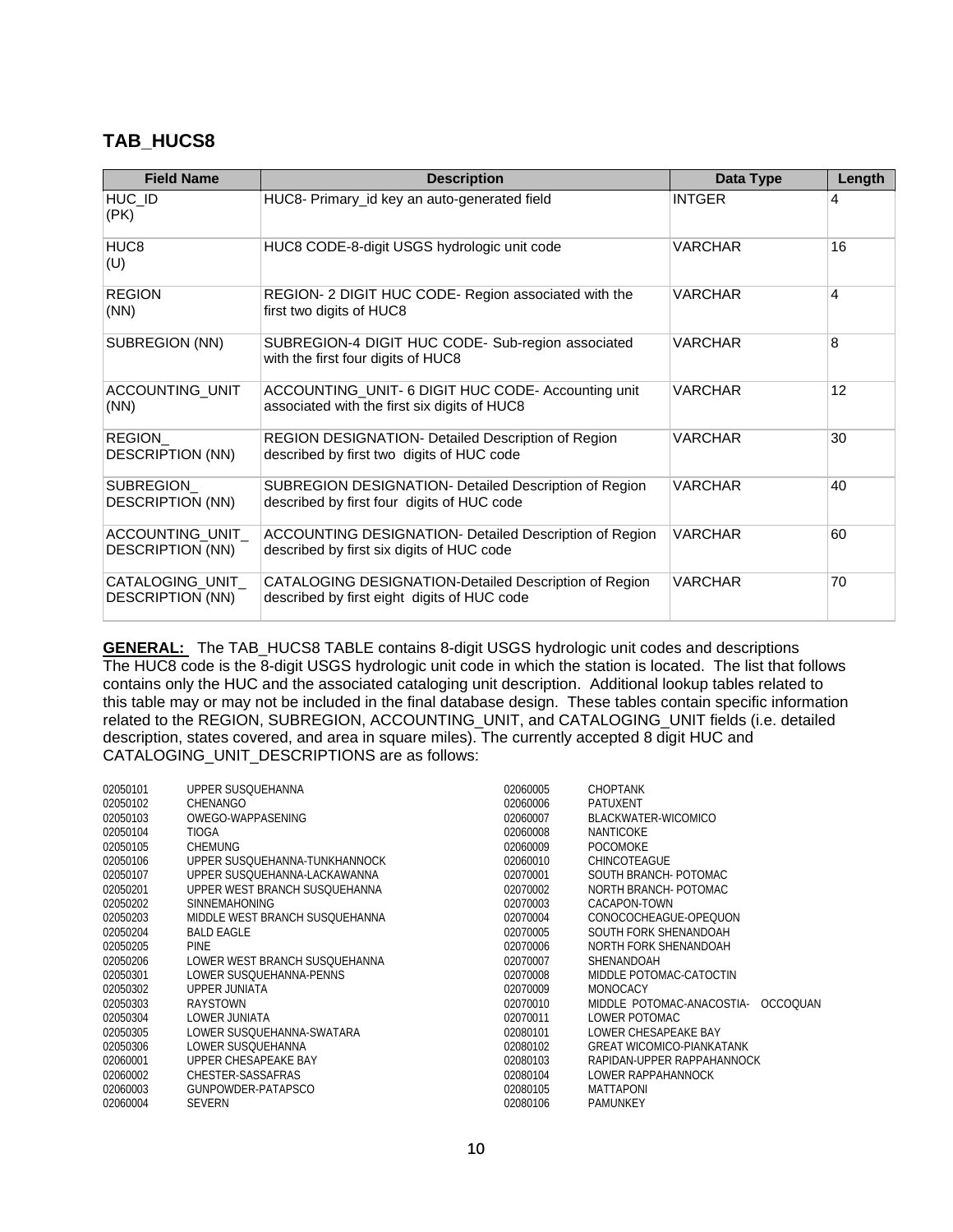| 02080107 | YORK                   | 02080203 | MIDDLE JAMES-BUFFALO |
|----------|------------------------|----------|----------------------|
| 02080108 | I YNNHAVEN-POOLIOSON   | 02080204 | RIVANNA              |
| 02080109 | WESTERN LOWER DELMARVA | 02080205 | MIDDLE JAMES-WILLIS  |
| 02080110 | FASTERN LOWER DELMARVA | 02080206 | LOWER JAMES          |
| 02080201 | UPPER JAMES            | 02080207 | ΑΡΡΟΜΑΤΤΟΧ           |
| 02080202 | <b>MAURY</b>           | 02080208 | <b>HAMPTON ROADS</b> |

#### **TAB\_LL\_DATUMS**

| <b>Field</b>         | <b>Description</b>                                  | Type           | Length |
|----------------------|-----------------------------------------------------|----------------|--------|
| LL_DATUM_ID (PK)     | LL_DATUM_ID- Primary_id key an auto-generated field | <b>INTEGER</b> |        |
| I LL DATUM           | LL_DATUM- geographic datum code for                 | <b>VARCHAR</b> | 10     |
| (U)                  | Latitude/longitude measurements                     |                |        |
| LL DATUM             | LL DATUM DESCRIPTION-Description/definition of      | <b>VARCHAR</b> | 100    |
| <b>I</b> DESCRIPTION | Il datum code                                       |                |        |
| (NN)                 |                                                     |                |        |

GENERAL- The TAB\_LL\_DATUM TABLE contains latitude/longitude datum and descriptions The LL\_DATUM code defines the datum under which the latitude and longitude measurements for a particular station were calculated. All data collected in NAD27 prior to 1999 was converted to NAD83, the current program standard in 2002. The currently accepted LL\_DATUM and DESCRIPTIONS are as follows:

| NAD27 | 1927 NORTH AMERICAN DATUM |
|-------|---------------------------|
| NAD83 | 1983 NORTH AMERICAN DATUM |
| UNID  | UNKNOWN DATUM             |

#### **TAB\_METHODS**

| <b>Name</b>             | <b>Description</b>                                                                                  | Data Type      | Length |
|-------------------------|-----------------------------------------------------------------------------------------------------|----------------|--------|
| METHOD ID<br>(PK)       | METHOD_ID-primary_id key an auto-generated field<br>(method +parameter_id)                          | <b>INTEGER</b> | 4      |
| <b>METHOD</b><br>(U,NN) | <b>ANALYTICAL METHOD CODE- Analytical Method Description code</b><br>for given reporting parameter. | <b>VARCHAR</b> | 10     |
| PARAMETER ID<br>(FK)    | <b>PARAMETER ID-Reporting parameter ID of parameter method</b><br>describes                         | INTEGER        | 4      |
| (NN)                    | METHOD DESCRIPTION METHOD DESCRIPTION-Description of laboratory or field method                     | <b>VARCHAR</b> |        |

**General:** This table stores information related exclusively to PARAMETER METHOD codes in the TAB\_FIELD\_DATA table. This table contains information to analytical methods for parameter determination. The METHOD code is used to define the field instruments and geographic positioning method used to obtain the parameter value. The currently accepted METHOD CODES and METHOD\_DESCRIPTIONS are as follows:

- 101 FLUORESCENCE IS MEASURED WITH A TURNER MODEL 10000 FLUOROMETER, POSITION BY INTERPOLATION FROM FIXED START AND END POINTS OF TRANSECT
- 102 FLUORESCENCE IS MEASURED WITH A TURNER MODEL 10000 FLUOROMETER, POSITION BY INTERPOLATION FROM LORAN-C FITX TAKEN EVERY 5 MINUTES.
- 103 FLUORESCENCE IS MEASURED WITH A TURNER MODEL10000 FLUOROMETER, POSITION BY LORAN-C AT SAMPLING TIME<br>104 FLUORESCENCE IS MEASURED WITH A TURNER MODEL 10000 FLUOROMETER, POSITION BY GPS
- FLUORESCENCE IS MEASURED WITH A TURNER MODEL 10000 FLUOROMETER, POSITION BY GPS
- 105 FLUORESCENCE IS MEASURED WITH A TURNER MODEL 10-005R FLUOROMETER, POSITION BY GPS
- 106 FLUORESCENCE IS MEASURED WITH A TURNER MODEL 10-005R FLUOROMETER, POSITION BY INTERPOLATION FROM GPS FIX TAKEN EVERY 5 MINUTES.<br>ELLIORESCENCE IS
- 107 FLUORESCENCE IS MEASURED WITH A SEABIRD- WET STAR FLUOROMETER, POSITION BY GPS
- 108 FLUORESCENCE IS MEASURED WITH A SEABIRD- WET STAR FLUOROMETER, POSITION BY INTERPOLATION FROM GPS FIX TAKEN EVERY 5 MINUTES.
- 109 FLUORESCENCE IS MEASURED WITH A TURNER MODEL 10-AU-005 FLUOROMETER, POSITION BY POSITION BY INTERPOLATION FROM FIXED START AND END POINTS OF TRANSECT
- 110 FLUORESCENCE IS MEASURED WITH A TURNER MODEL 10 FLUOROMETER, POSTION ESTIMATED FROM NAVIGATION CHARTS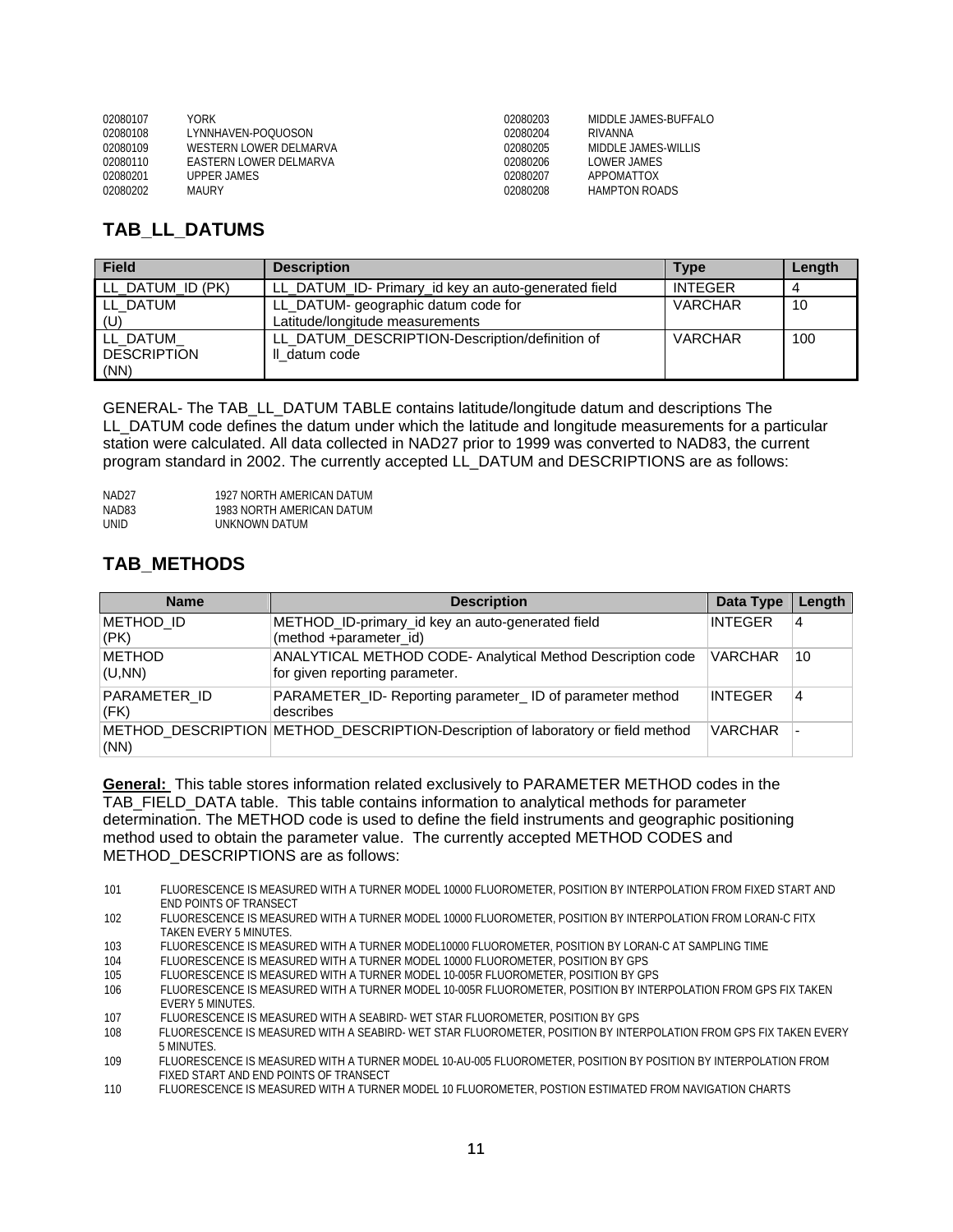#### **TAB\_PARAMETERS**

| <b>Name</b>                             | <b>Description</b>                                                                                 | Data Type      | Length |
|-----------------------------------------|----------------------------------------------------------------------------------------------------|----------------|--------|
| PARAMETER ID<br>(PK)                    | PARAMETER_ID-Reporting parameters primary_id key an auto-<br>generated field (reporting_parameter) | <b>INTEGER</b> | 4      |
| <b>REPORTING</b><br>PARAMETER<br>(U,NN) | REPORTING PARAMETER CODE-Name identifying parameter                                                | <b>VARCHAR</b> | 16     |
| PARAMETER<br>DESCRIPTION<br>(NN)        | PARAMETER DESCRIPTION-Parameter description/definition                                             | <b>VARCHAR</b> | 200    |

**General:** This table stores information related exclusively to PARAMETER codes in the FIELD\_DATA table. This table contains information to parameter names and standard detection limits. The following list of parameters represents those parameters that are either directly measured in the field or analyzed in the laboratory. Additional codes may be added if additional transect parameters are collected. Currently accepted PARAMETER and DESCRIPTION designations are as follows:

CHL\_F CHLOROPHYLL a FLUORESENCE

#### **TAB\_PROGRAMS**

| <b>Name</b>                           | <b>Description</b>                                                      | Data Type      | Length |
|---------------------------------------|-------------------------------------------------------------------------|----------------|--------|
| PROGRAM ID<br>(PK)                    | PROGRAM_ID- program primary_id key an auto-generated field<br>(program) | <b>INTEGER</b> | 4      |
| PROGRAM<br>(U,NN)                     | REPORTING PROGRAM CODE-Name identifying Monitoring<br>Program           | <b>VARCHAR</b> | 30     |
| PROGRAM<br><b>DESCRIPTION</b><br>(NN) | PROGRAM DESCRIPTION- Program description/definition                     | <b>VARCHAR</b> | 200    |

**General:** This table stores information related exclusively to PROGRAM codes in the FIELD\_DATA table. These codes, taken directly from the currently in the water quality, and living resources databases. The PROGRAM code is used to separate Chesapeake Bay Monitoring Program types. Currently accepted PROGRAM designations are as follows:

ERMP ELIZABETH RIVER MONITORING PROGRAM

WQMP CHESAPEAKE BAY WATER QUALITY MONITORING PROGRAM

#### **TAB\_PROJECT**

| <b>Name</b>    | <b>Description</b>                                        | Data Type      | Length |
|----------------|-----------------------------------------------------------|----------------|--------|
| PROJECT ID     | PROJECT_ID- Primary_id key an auto-generated field (state | <b>INTEGER</b> | 4      |
| (PK)           | monitoring project)                                       |                |        |
| PROJECT        | <b>STATE MONITORING PROJECT-</b>                          | <b>VARCHAR</b> | 20     |
| (U,NN)         | Code identifying State Monitoring Project                 |                |        |
| <b>PROJECT</b> | PROJECT_DESCRIPTION-Description/definition of             | <b>VARCHAR</b> | 200    |
| DESCRIPTION    | <b>PROJECT</b>                                            |                |        |
| (NN)           |                                                           |                |        |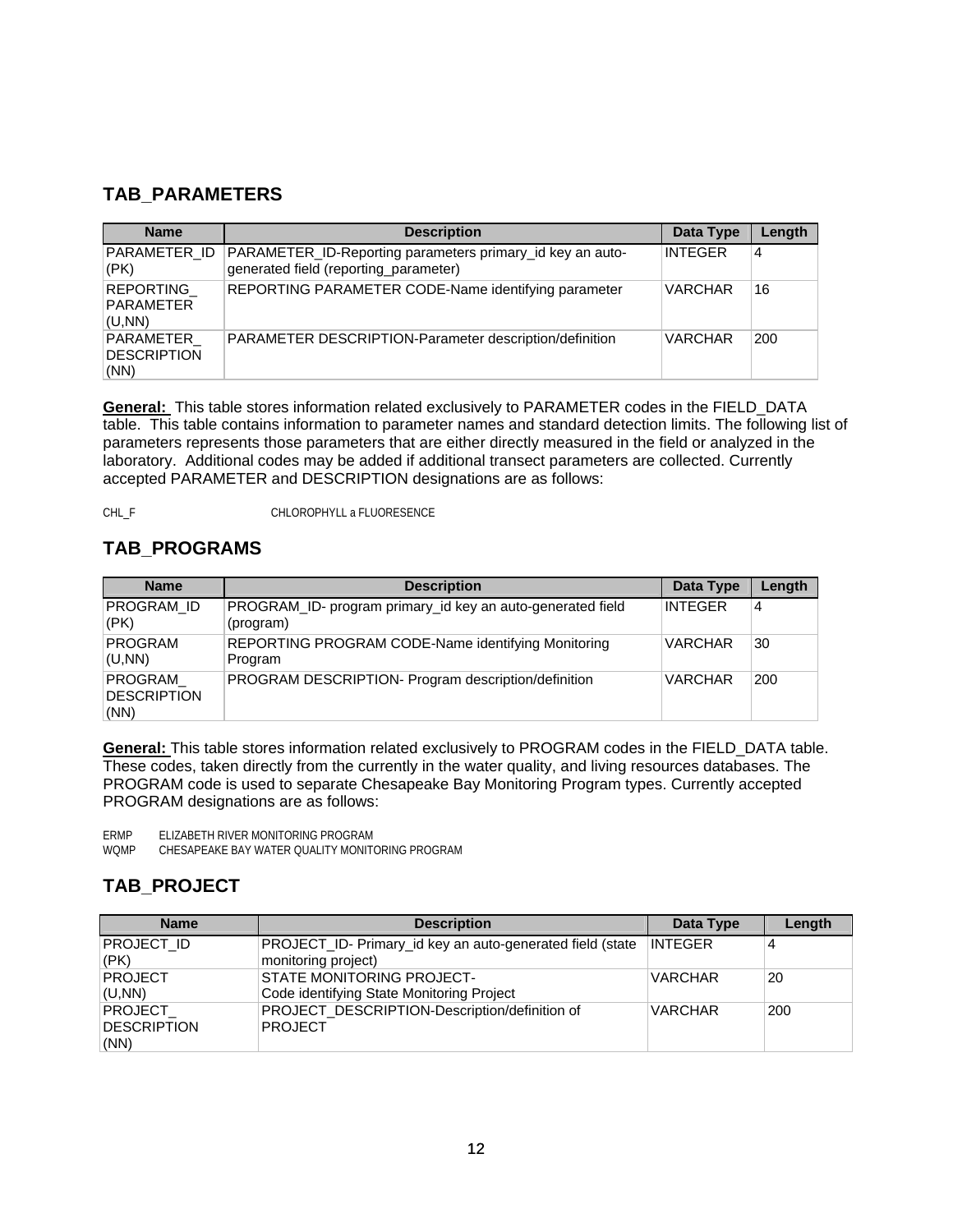**General-** This table stores information related exclusively to PROJECT codes in the FIELD\_DATA table. These PROJECT codes, taken directly from the currently in the water quality database. The PROJECT code is used to separate Chesapeake Bay Monitoring Project types. Currently accepted PROJECTS designations are as follows:

MAINSTEM CHESAPEAKE BAY MAINSTEM<br>
POTOMAC POTOMAC RIVER SPECIAL SU POTOMAC RIVER SPECIAL SURVEY

#### **TAB\_QUALIFIERS**

| <b>Name</b>                      | <b>Description</b>                                                   | Data Type      | Length |
|----------------------------------|----------------------------------------------------------------------|----------------|--------|
| QUALIFIER ID<br>(PK)             | QUALIFIER_ID- Primary_id key an auto-generated<br>field (qualifiers) | <b>INTEGER</b> |        |
| <b>QUALIFIERS</b><br>(U,NN)      | QUALIFIERS-Parameter value qualifier code                            | <b>VARCHAR</b> | 4      |
| QUALIFIER<br>DESCRIPTION<br>(NN) | QUALIFIER_DESCRIPTION-Description/definition of<br>QUALIFIER code.   | <b>VARCHAR</b> | 220    |

**General:** This table stores information related exclusively to QUALIFIER codes in the TAB\_FIELD\_DATA table. The QUALIFIER code is used to describe the parameter value as less than or greater than the method detection limits or as a calculated value which has been calculated using a method detection limit.

- >0 Greater than zero
- # Trace (less than an unknown detectable value)
- <0 Less than the detection limit of the method
- Estimated value
- N Not detected
- NA Not recorded/not applicable/parameter value acceptable
- C Data suspect use caution

### **TAB\_SAMPLE\_TYPES**

| <b>Name</b>                                | <b>Description</b>                                                     | Data Type      | Length |
|--------------------------------------------|------------------------------------------------------------------------|----------------|--------|
| SAMPLE_TYPE_ID<br>$ $ (PK)                 | SAMPLE_TYPE_ID-Primary_id key an auto-generated<br>field (sample_type) | INTEGER        |        |
| SAMPLE TYPE<br>(U,NN)                      | SAMPLE _TYPE-Collection type code for sample                           | <b>VARCHAR</b> | 10     |
| SAMPLE_TYPE_<br><b>DESCRIPTION</b><br>(NN) | SAMPLE TYPE DESCRIPTION- Detailed description of<br>sample type code   | <b>VARCHAR</b> | 260    |

**General:** This table stores information relating to the type of field samples taken at given site. This code is used in all the primary data tables. Additional codes may be added as needed. Currently accepted SAMPLE\_TYPE designations are as follows:

 $C =$  = Composite Sample (May be composite of multiple samples from a site or multiple depths)

 $D =$  Discrete (GRAB) Sample (Single sample from site or depth)

ISM\_H = In-Situ Measurement, Collected as part of a Horizontal Transect

 $ISM_V = In-Situ Measurement, Collected as part of a Vertical Profile$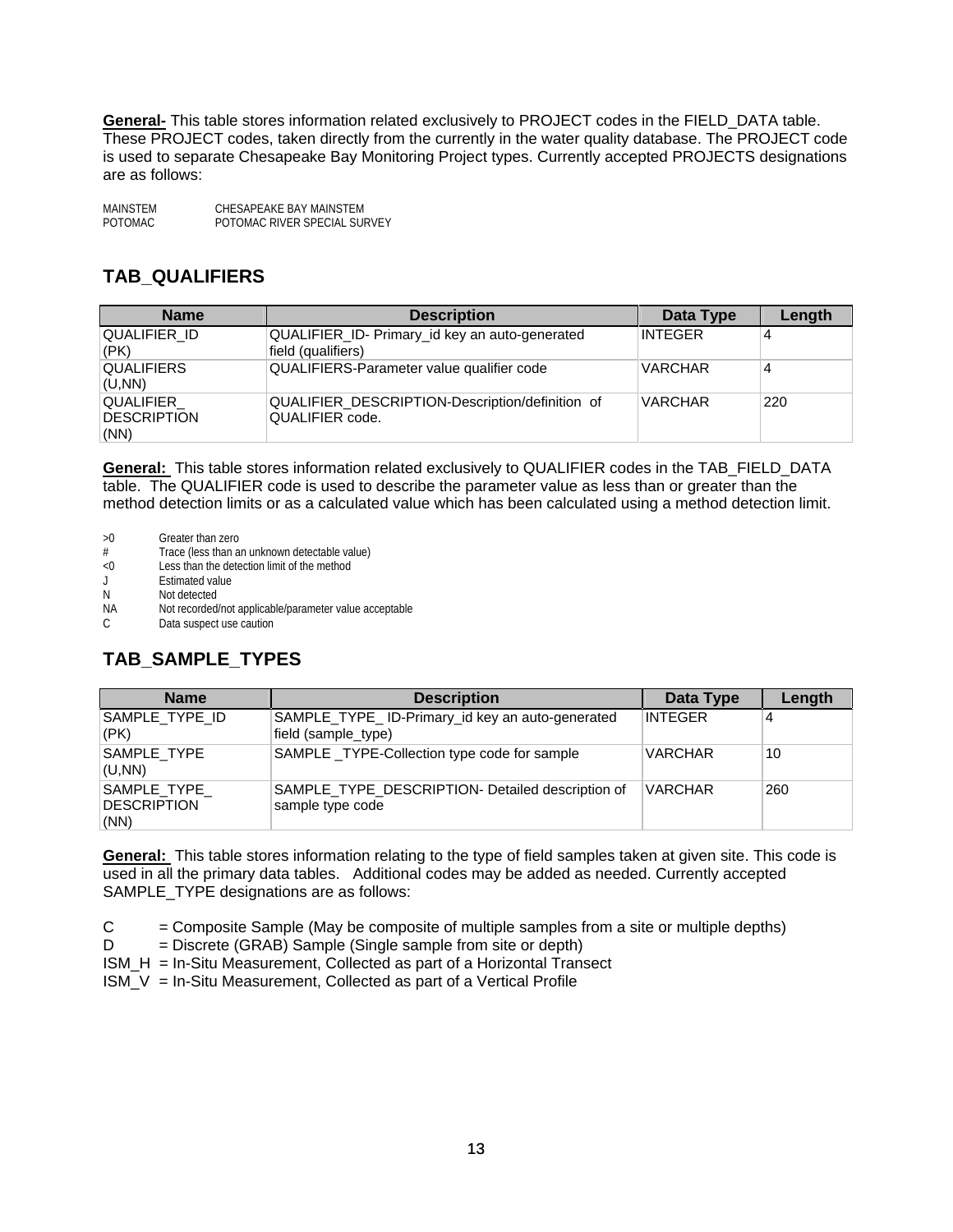#### **TAB\_SEGS\_2003**

| <b>Name</b>                                | <b>Description</b>                                                         | Data Type      | Length |
|--------------------------------------------|----------------------------------------------------------------------------|----------------|--------|
| CBSEG 2003 ID<br>(PK)                      | CBSEG_2003_ID-Primary_id key an<br>auto-generated field (CBSEG_2003)       | INTEGER        | 4      |
| CBSEGS 2003<br>(U,NN)                      | CBSEGS_2003-2003 Chesapeake Bay Program<br>monitoring segment code         | <b>VARCHAR</b> | 12     |
| <b>CBSEG</b><br><b>DESCRIPTION</b><br>(NN) | CBSEG_DESCRIPTION- Detailed description of monitoring<br>segment code      | <b>VARCHAR</b> | 100    |
| <b>REPORTING REGION</b>                    | REPORTING_REGION-Reporting For Bay Health and<br><b>Restoration Report</b> | <b>VARCHAR</b> | 30     |
| <b>ADDED</b>                               | <b>FLAG FIELD</b>                                                          | <b>VARCHAR</b> | 2      |

**General-** The CBSEGS\_2003 TABLE provides the monitoring segment codes describing in which segment a station is located. It is based upon the new segmentation scheme developed in 1997, revised in 2000 and 2003. These codes are used in the TAB\_FIELD\_DATA table. The currently accepted CBSEGS\_2003 values and DESCRIPTIONS are as follows:

| ANATF<br>ANACOSTIA RIVER-TIDAL FRESH REGION<br><b>MANMH</b><br>MANOKIN RIVER-MESOHALINE REGION<br><b>APPTF</b><br>APPOMATTOX RIVER-TIDAL FRESH REGION<br><b>MATTF</b><br>MATTAWOMAN CREEK-TIDAL FRESH REGION<br><b>MIDOH</b><br>ATLEH<br>ATLANTIC OCEAN-EURYHALINE REGION<br>MIDDLE RIVER-OLIGOHALINE REGION<br><b>MOBPH</b><br><b>BACOH</b><br><b>BACK RIVER-OLIGOHALINE REGION</b><br>MOBJACK BAY-POLYHALINE REGION<br><b>BIGMH</b><br>BIG ANNEMESSEX RIVER-MESOHALINE REGION<br><b>MPNOH</b><br>MATTAPONI RIVER-OLIGOHALINE REGION<br><b>MPNTF</b><br><b>BOHOH</b><br>BOHEMIA RIVER-OLIGOHALINE REGION<br>MATTAPONI RIVER-TIDAL FRESH REGION<br><b>BSHOH</b><br><b>NANMH</b><br>BUSH RIVER-OLIGOHALINE REGION<br>NANTICOKE RIVER-MESOHALINE REGION<br>C&DOH<br><b>NANOH</b><br>C&D CANAL-OLIGOHALINE REGION<br>NANTICOKE RIVER-OLIGOHALINE REGION<br>CB1TF<br><b>NANTF</b><br>CHESAPEAKE BAY-TIDAL FRESH REGION<br>NANTICOKE RIVER-TIDAL FRESH REGION<br>CB <sub>2</sub> OH<br><b>NORTF</b><br>NORTHEAST RIVER-TIDAL FRESH REGION<br>CHESAPEAKE BAY-OLIGOHALINE REGION<br>CB3MH<br>PATMH<br>CHESAPEAKE BAY-MESOHALINE REGION<br>PATAPSCO RIVER-MESOHALINE REGION<br>PATTF<br>CB4MH<br>CHESAPEAKE BAY-MESOHALINE REGION<br>PATAPSCO RIVER-TIDAL FRESH REGION<br>CB5MH<br>CHESAPEAKE BAY-MESOHALINE REGION<br>PAXMH<br>PATUXENT RIVER-MESOHALINE REGION<br>CB6PH<br>PAXOH<br>CHESAPEAKE BAY-POLYHALINE REGION<br>PATUXENT RIVER-OLIGOHALINE REGION<br>CB7PH<br><b>PAXTF</b><br>CHESAPEAKE BAY-POLYHALINE REGION<br>PATUXENT RIVER-TIDAL FRESH REGION<br>CB8PH<br><b>PIAMH</b><br>CHESAPEAKE BAY-POLYHALINE REGION<br>PIANKATANK RIVER-MESOHALINE REGION<br><b>PISTF</b><br>CHKOH<br>CHICKAHOMINY RIVER-OLIGOHALINE REGION<br>PISCATAWAY CREEK-TIDAL FRESH REGION<br>CHOMH <sub>1</sub><br>CHOPTANK RIVER-MESOHALINE REGION 1<br><b>PMKOH</b><br>PAMUNKEY RIVER-OLIGOHALINE REGION<br>CHOMH <sub>2</sub><br><b>PMKTF</b><br>CHOPTANK RIVER-MESOHALINE REGION 2<br>PAMUNKEY RIVER-TIDAL FRESH REGION<br><b>POCMH</b><br>CHOOH<br>CHOPTANK RIVER-OLIGOHALINE REGION<br>POCOMOKE RIVER-MESOHALINE REGION<br><b>CHOTF</b><br><b>POCOH</b><br>CHOPTANK RIVER-TIDAL FRESH REGION<br>POCOMOKE RIVER-OLIGOHALINE REGION<br><b>POCTF</b><br><b>CHSMH</b><br>CHESTER RIVER-MESOHALINE REGION<br>POCOMOKE RIVER-TIDAL FRESH REGION<br>CHSOH<br><b>POTMH</b><br>CHESTER RIVER-OLIGOHALINE REGION<br>POTOMAC RIVER-MESOHALINE REGION<br><b>CHSTF</b><br>POTOH<br>CHESTER RIVER-TIDAL FRESH REGION<br>POTOMAC RIVER-OLIGOHALINE REGION<br>CRRMH<br>POTTF<br>CORROTOMAN RIVER-MESOHALINE REGION<br>POTOMAC RIVER-TIDAL FRESH REGION<br><b>EASMH</b><br><b>RHDMH</b><br>RHODE RIVER-MESOHALINE REGION<br>EASTERN BAY-MESOHALINE REGION<br>EBEMH<br><b>RPPMH</b><br>EAST BRANCH ELIZABETH RIVER-MESOHALINE REGION<br>RAPPAHANNOCK RIVER-MESOHALINE REGION<br><b>RPPOH</b><br><b>ELIMH</b><br>ELIZABETH RIVER-MESOHALINE REGION<br>RAPPAHANNOCK RIVER-OLIGOHALINE REGION<br><b>RPPTF</b><br><b>ELIPH</b><br>ELIZABETH RIVER-POLYHALINE REGION<br>RAPPAHANNOCK RIVER-TIDAL FRESH REGION<br><b>ELKOH</b><br>ELK RIVER-OLIGOHALINE REGION<br>SASOH<br>SASSAFRAS RIVER-OLIGOHALINE REGION<br><b>FSBMH</b><br>SBEMH<br>FISHING BAY-MESOHALINE REGION<br>SOUTH BRANCH ELIZABETH RIVER-MESOHALINE REGION<br><b>SEVMH</b><br><b>GUNOH</b><br>GUNPOWDER RIVER-OLIGOHALINE REGION<br>SEVERN RIVER-MESOHALINE REGION<br><b>GUNTF</b><br>SOUMH<br>GUNPOWDER RIVER-TIDAL FRESH REGION<br>SOUTH RIVER-MESOHALINE REGION<br><b>SUSTF</b><br><b>HNGMH</b><br>SUSQUEHANNA RIVER-TIDAL FRESH REGION<br>HONGA RIVER-MESOHALINE REGION<br><b>JMSMH</b><br>JAMES RIVER-MESOHALINE REGION<br><b>TANMH</b><br>TANGIER SOUND-MESOHALINE REGION<br><b>JMSOH</b><br>WBEMH<br>WEST BRANCH ELIZABETH RIVER-MESOHALINE REGION<br>JAMES RIVER-OLIGOHALINE REGION<br><b>JMSPH</b><br><b>WBRTF</b><br>JAMES RIVER-POLYHALINE REGION<br>WESTERN BRANCH-TIDAL FRESH REGION<br><b>JMSTF</b><br><b>WICMH</b><br>JAMES RIVER-TIDAL FRESH REGION<br>WICOMICO RIVER-MESOHALINE REGION<br><b>WSTMH</b><br>LAFMH<br>LAFAYETTE RIVER-MESOHALINE REGION<br>WEST RIVER-MESOHALINE REGION<br><b>LCHMH</b><br><b>YRKMH</b><br>LITTLE CHOPTANK RIVER-MESOHALINE REGION<br>YORK RIVER-MESOHALINE REGION<br><b>LYNPH</b><br>LYNNHAVEN RIVER-POLYHALINE REGION<br><b>YRKPH</b><br>YORK RIVER-POLYHALINE REGION |              |                                 |  |
|--------------------------------------------------------------------------------------------------------------------------------------------------------------------------------------------------------------------------------------------------------------------------------------------------------------------------------------------------------------------------------------------------------------------------------------------------------------------------------------------------------------------------------------------------------------------------------------------------------------------------------------------------------------------------------------------------------------------------------------------------------------------------------------------------------------------------------------------------------------------------------------------------------------------------------------------------------------------------------------------------------------------------------------------------------------------------------------------------------------------------------------------------------------------------------------------------------------------------------------------------------------------------------------------------------------------------------------------------------------------------------------------------------------------------------------------------------------------------------------------------------------------------------------------------------------------------------------------------------------------------------------------------------------------------------------------------------------------------------------------------------------------------------------------------------------------------------------------------------------------------------------------------------------------------------------------------------------------------------------------------------------------------------------------------------------------------------------------------------------------------------------------------------------------------------------------------------------------------------------------------------------------------------------------------------------------------------------------------------------------------------------------------------------------------------------------------------------------------------------------------------------------------------------------------------------------------------------------------------------------------------------------------------------------------------------------------------------------------------------------------------------------------------------------------------------------------------------------------------------------------------------------------------------------------------------------------------------------------------------------------------------------------------------------------------------------------------------------------------------------------------------------------------------------------------------------------------------------------------------------------------------------------------------------------------------------------------------------------------------------------------------------------------------------------------------------------------------------------------------------------------------------------------------------------------------------------------------------------------------------------------------------------------------------------------------------------------------------------------------------------------------------------------------------------------------------------------------------------------------------------------------------------------------------------------------------------------------------------------------------------------------------------------------------------------------------------------------------------------------------------------------------------------------------------------------------------------------------------------------------------------------------------------------------------------------------------------------------|--------------|---------------------------------|--|
|                                                                                                                                                                                                                                                                                                                                                                                                                                                                                                                                                                                                                                                                                                                                                                                                                                                                                                                                                                                                                                                                                                                                                                                                                                                                                                                                                                                                                                                                                                                                                                                                                                                                                                                                                                                                                                                                                                                                                                                                                                                                                                                                                                                                                                                                                                                                                                                                                                                                                                                                                                                                                                                                                                                                                                                                                                                                                                                                                                                                                                                                                                                                                                                                                                                                                                                                                                                                                                                                                                                                                                                                                                                                                                                                                                                                                                                                                                                                                                                                                                                                                                                                                                                                                                                                                                                                            |              |                                 |  |
|                                                                                                                                                                                                                                                                                                                                                                                                                                                                                                                                                                                                                                                                                                                                                                                                                                                                                                                                                                                                                                                                                                                                                                                                                                                                                                                                                                                                                                                                                                                                                                                                                                                                                                                                                                                                                                                                                                                                                                                                                                                                                                                                                                                                                                                                                                                                                                                                                                                                                                                                                                                                                                                                                                                                                                                                                                                                                                                                                                                                                                                                                                                                                                                                                                                                                                                                                                                                                                                                                                                                                                                                                                                                                                                                                                                                                                                                                                                                                                                                                                                                                                                                                                                                                                                                                                                                            |              |                                 |  |
|                                                                                                                                                                                                                                                                                                                                                                                                                                                                                                                                                                                                                                                                                                                                                                                                                                                                                                                                                                                                                                                                                                                                                                                                                                                                                                                                                                                                                                                                                                                                                                                                                                                                                                                                                                                                                                                                                                                                                                                                                                                                                                                                                                                                                                                                                                                                                                                                                                                                                                                                                                                                                                                                                                                                                                                                                                                                                                                                                                                                                                                                                                                                                                                                                                                                                                                                                                                                                                                                                                                                                                                                                                                                                                                                                                                                                                                                                                                                                                                                                                                                                                                                                                                                                                                                                                                                            |              |                                 |  |
|                                                                                                                                                                                                                                                                                                                                                                                                                                                                                                                                                                                                                                                                                                                                                                                                                                                                                                                                                                                                                                                                                                                                                                                                                                                                                                                                                                                                                                                                                                                                                                                                                                                                                                                                                                                                                                                                                                                                                                                                                                                                                                                                                                                                                                                                                                                                                                                                                                                                                                                                                                                                                                                                                                                                                                                                                                                                                                                                                                                                                                                                                                                                                                                                                                                                                                                                                                                                                                                                                                                                                                                                                                                                                                                                                                                                                                                                                                                                                                                                                                                                                                                                                                                                                                                                                                                                            |              |                                 |  |
|                                                                                                                                                                                                                                                                                                                                                                                                                                                                                                                                                                                                                                                                                                                                                                                                                                                                                                                                                                                                                                                                                                                                                                                                                                                                                                                                                                                                                                                                                                                                                                                                                                                                                                                                                                                                                                                                                                                                                                                                                                                                                                                                                                                                                                                                                                                                                                                                                                                                                                                                                                                                                                                                                                                                                                                                                                                                                                                                                                                                                                                                                                                                                                                                                                                                                                                                                                                                                                                                                                                                                                                                                                                                                                                                                                                                                                                                                                                                                                                                                                                                                                                                                                                                                                                                                                                                            |              |                                 |  |
|                                                                                                                                                                                                                                                                                                                                                                                                                                                                                                                                                                                                                                                                                                                                                                                                                                                                                                                                                                                                                                                                                                                                                                                                                                                                                                                                                                                                                                                                                                                                                                                                                                                                                                                                                                                                                                                                                                                                                                                                                                                                                                                                                                                                                                                                                                                                                                                                                                                                                                                                                                                                                                                                                                                                                                                                                                                                                                                                                                                                                                                                                                                                                                                                                                                                                                                                                                                                                                                                                                                                                                                                                                                                                                                                                                                                                                                                                                                                                                                                                                                                                                                                                                                                                                                                                                                                            |              |                                 |  |
|                                                                                                                                                                                                                                                                                                                                                                                                                                                                                                                                                                                                                                                                                                                                                                                                                                                                                                                                                                                                                                                                                                                                                                                                                                                                                                                                                                                                                                                                                                                                                                                                                                                                                                                                                                                                                                                                                                                                                                                                                                                                                                                                                                                                                                                                                                                                                                                                                                                                                                                                                                                                                                                                                                                                                                                                                                                                                                                                                                                                                                                                                                                                                                                                                                                                                                                                                                                                                                                                                                                                                                                                                                                                                                                                                                                                                                                                                                                                                                                                                                                                                                                                                                                                                                                                                                                                            |              |                                 |  |
|                                                                                                                                                                                                                                                                                                                                                                                                                                                                                                                                                                                                                                                                                                                                                                                                                                                                                                                                                                                                                                                                                                                                                                                                                                                                                                                                                                                                                                                                                                                                                                                                                                                                                                                                                                                                                                                                                                                                                                                                                                                                                                                                                                                                                                                                                                                                                                                                                                                                                                                                                                                                                                                                                                                                                                                                                                                                                                                                                                                                                                                                                                                                                                                                                                                                                                                                                                                                                                                                                                                                                                                                                                                                                                                                                                                                                                                                                                                                                                                                                                                                                                                                                                                                                                                                                                                                            |              |                                 |  |
|                                                                                                                                                                                                                                                                                                                                                                                                                                                                                                                                                                                                                                                                                                                                                                                                                                                                                                                                                                                                                                                                                                                                                                                                                                                                                                                                                                                                                                                                                                                                                                                                                                                                                                                                                                                                                                                                                                                                                                                                                                                                                                                                                                                                                                                                                                                                                                                                                                                                                                                                                                                                                                                                                                                                                                                                                                                                                                                                                                                                                                                                                                                                                                                                                                                                                                                                                                                                                                                                                                                                                                                                                                                                                                                                                                                                                                                                                                                                                                                                                                                                                                                                                                                                                                                                                                                                            |              |                                 |  |
|                                                                                                                                                                                                                                                                                                                                                                                                                                                                                                                                                                                                                                                                                                                                                                                                                                                                                                                                                                                                                                                                                                                                                                                                                                                                                                                                                                                                                                                                                                                                                                                                                                                                                                                                                                                                                                                                                                                                                                                                                                                                                                                                                                                                                                                                                                                                                                                                                                                                                                                                                                                                                                                                                                                                                                                                                                                                                                                                                                                                                                                                                                                                                                                                                                                                                                                                                                                                                                                                                                                                                                                                                                                                                                                                                                                                                                                                                                                                                                                                                                                                                                                                                                                                                                                                                                                                            |              |                                 |  |
|                                                                                                                                                                                                                                                                                                                                                                                                                                                                                                                                                                                                                                                                                                                                                                                                                                                                                                                                                                                                                                                                                                                                                                                                                                                                                                                                                                                                                                                                                                                                                                                                                                                                                                                                                                                                                                                                                                                                                                                                                                                                                                                                                                                                                                                                                                                                                                                                                                                                                                                                                                                                                                                                                                                                                                                                                                                                                                                                                                                                                                                                                                                                                                                                                                                                                                                                                                                                                                                                                                                                                                                                                                                                                                                                                                                                                                                                                                                                                                                                                                                                                                                                                                                                                                                                                                                                            |              |                                 |  |
|                                                                                                                                                                                                                                                                                                                                                                                                                                                                                                                                                                                                                                                                                                                                                                                                                                                                                                                                                                                                                                                                                                                                                                                                                                                                                                                                                                                                                                                                                                                                                                                                                                                                                                                                                                                                                                                                                                                                                                                                                                                                                                                                                                                                                                                                                                                                                                                                                                                                                                                                                                                                                                                                                                                                                                                                                                                                                                                                                                                                                                                                                                                                                                                                                                                                                                                                                                                                                                                                                                                                                                                                                                                                                                                                                                                                                                                                                                                                                                                                                                                                                                                                                                                                                                                                                                                                            |              |                                 |  |
|                                                                                                                                                                                                                                                                                                                                                                                                                                                                                                                                                                                                                                                                                                                                                                                                                                                                                                                                                                                                                                                                                                                                                                                                                                                                                                                                                                                                                                                                                                                                                                                                                                                                                                                                                                                                                                                                                                                                                                                                                                                                                                                                                                                                                                                                                                                                                                                                                                                                                                                                                                                                                                                                                                                                                                                                                                                                                                                                                                                                                                                                                                                                                                                                                                                                                                                                                                                                                                                                                                                                                                                                                                                                                                                                                                                                                                                                                                                                                                                                                                                                                                                                                                                                                                                                                                                                            |              |                                 |  |
|                                                                                                                                                                                                                                                                                                                                                                                                                                                                                                                                                                                                                                                                                                                                                                                                                                                                                                                                                                                                                                                                                                                                                                                                                                                                                                                                                                                                                                                                                                                                                                                                                                                                                                                                                                                                                                                                                                                                                                                                                                                                                                                                                                                                                                                                                                                                                                                                                                                                                                                                                                                                                                                                                                                                                                                                                                                                                                                                                                                                                                                                                                                                                                                                                                                                                                                                                                                                                                                                                                                                                                                                                                                                                                                                                                                                                                                                                                                                                                                                                                                                                                                                                                                                                                                                                                                                            |              |                                 |  |
|                                                                                                                                                                                                                                                                                                                                                                                                                                                                                                                                                                                                                                                                                                                                                                                                                                                                                                                                                                                                                                                                                                                                                                                                                                                                                                                                                                                                                                                                                                                                                                                                                                                                                                                                                                                                                                                                                                                                                                                                                                                                                                                                                                                                                                                                                                                                                                                                                                                                                                                                                                                                                                                                                                                                                                                                                                                                                                                                                                                                                                                                                                                                                                                                                                                                                                                                                                                                                                                                                                                                                                                                                                                                                                                                                                                                                                                                                                                                                                                                                                                                                                                                                                                                                                                                                                                                            |              |                                 |  |
|                                                                                                                                                                                                                                                                                                                                                                                                                                                                                                                                                                                                                                                                                                                                                                                                                                                                                                                                                                                                                                                                                                                                                                                                                                                                                                                                                                                                                                                                                                                                                                                                                                                                                                                                                                                                                                                                                                                                                                                                                                                                                                                                                                                                                                                                                                                                                                                                                                                                                                                                                                                                                                                                                                                                                                                                                                                                                                                                                                                                                                                                                                                                                                                                                                                                                                                                                                                                                                                                                                                                                                                                                                                                                                                                                                                                                                                                                                                                                                                                                                                                                                                                                                                                                                                                                                                                            |              |                                 |  |
|                                                                                                                                                                                                                                                                                                                                                                                                                                                                                                                                                                                                                                                                                                                                                                                                                                                                                                                                                                                                                                                                                                                                                                                                                                                                                                                                                                                                                                                                                                                                                                                                                                                                                                                                                                                                                                                                                                                                                                                                                                                                                                                                                                                                                                                                                                                                                                                                                                                                                                                                                                                                                                                                                                                                                                                                                                                                                                                                                                                                                                                                                                                                                                                                                                                                                                                                                                                                                                                                                                                                                                                                                                                                                                                                                                                                                                                                                                                                                                                                                                                                                                                                                                                                                                                                                                                                            |              |                                 |  |
|                                                                                                                                                                                                                                                                                                                                                                                                                                                                                                                                                                                                                                                                                                                                                                                                                                                                                                                                                                                                                                                                                                                                                                                                                                                                                                                                                                                                                                                                                                                                                                                                                                                                                                                                                                                                                                                                                                                                                                                                                                                                                                                                                                                                                                                                                                                                                                                                                                                                                                                                                                                                                                                                                                                                                                                                                                                                                                                                                                                                                                                                                                                                                                                                                                                                                                                                                                                                                                                                                                                                                                                                                                                                                                                                                                                                                                                                                                                                                                                                                                                                                                                                                                                                                                                                                                                                            |              |                                 |  |
|                                                                                                                                                                                                                                                                                                                                                                                                                                                                                                                                                                                                                                                                                                                                                                                                                                                                                                                                                                                                                                                                                                                                                                                                                                                                                                                                                                                                                                                                                                                                                                                                                                                                                                                                                                                                                                                                                                                                                                                                                                                                                                                                                                                                                                                                                                                                                                                                                                                                                                                                                                                                                                                                                                                                                                                                                                                                                                                                                                                                                                                                                                                                                                                                                                                                                                                                                                                                                                                                                                                                                                                                                                                                                                                                                                                                                                                                                                                                                                                                                                                                                                                                                                                                                                                                                                                                            |              |                                 |  |
|                                                                                                                                                                                                                                                                                                                                                                                                                                                                                                                                                                                                                                                                                                                                                                                                                                                                                                                                                                                                                                                                                                                                                                                                                                                                                                                                                                                                                                                                                                                                                                                                                                                                                                                                                                                                                                                                                                                                                                                                                                                                                                                                                                                                                                                                                                                                                                                                                                                                                                                                                                                                                                                                                                                                                                                                                                                                                                                                                                                                                                                                                                                                                                                                                                                                                                                                                                                                                                                                                                                                                                                                                                                                                                                                                                                                                                                                                                                                                                                                                                                                                                                                                                                                                                                                                                                                            |              |                                 |  |
|                                                                                                                                                                                                                                                                                                                                                                                                                                                                                                                                                                                                                                                                                                                                                                                                                                                                                                                                                                                                                                                                                                                                                                                                                                                                                                                                                                                                                                                                                                                                                                                                                                                                                                                                                                                                                                                                                                                                                                                                                                                                                                                                                                                                                                                                                                                                                                                                                                                                                                                                                                                                                                                                                                                                                                                                                                                                                                                                                                                                                                                                                                                                                                                                                                                                                                                                                                                                                                                                                                                                                                                                                                                                                                                                                                                                                                                                                                                                                                                                                                                                                                                                                                                                                                                                                                                                            |              |                                 |  |
|                                                                                                                                                                                                                                                                                                                                                                                                                                                                                                                                                                                                                                                                                                                                                                                                                                                                                                                                                                                                                                                                                                                                                                                                                                                                                                                                                                                                                                                                                                                                                                                                                                                                                                                                                                                                                                                                                                                                                                                                                                                                                                                                                                                                                                                                                                                                                                                                                                                                                                                                                                                                                                                                                                                                                                                                                                                                                                                                                                                                                                                                                                                                                                                                                                                                                                                                                                                                                                                                                                                                                                                                                                                                                                                                                                                                                                                                                                                                                                                                                                                                                                                                                                                                                                                                                                                                            |              |                                 |  |
|                                                                                                                                                                                                                                                                                                                                                                                                                                                                                                                                                                                                                                                                                                                                                                                                                                                                                                                                                                                                                                                                                                                                                                                                                                                                                                                                                                                                                                                                                                                                                                                                                                                                                                                                                                                                                                                                                                                                                                                                                                                                                                                                                                                                                                                                                                                                                                                                                                                                                                                                                                                                                                                                                                                                                                                                                                                                                                                                                                                                                                                                                                                                                                                                                                                                                                                                                                                                                                                                                                                                                                                                                                                                                                                                                                                                                                                                                                                                                                                                                                                                                                                                                                                                                                                                                                                                            |              |                                 |  |
|                                                                                                                                                                                                                                                                                                                                                                                                                                                                                                                                                                                                                                                                                                                                                                                                                                                                                                                                                                                                                                                                                                                                                                                                                                                                                                                                                                                                                                                                                                                                                                                                                                                                                                                                                                                                                                                                                                                                                                                                                                                                                                                                                                                                                                                                                                                                                                                                                                                                                                                                                                                                                                                                                                                                                                                                                                                                                                                                                                                                                                                                                                                                                                                                                                                                                                                                                                                                                                                                                                                                                                                                                                                                                                                                                                                                                                                                                                                                                                                                                                                                                                                                                                                                                                                                                                                                            |              |                                 |  |
|                                                                                                                                                                                                                                                                                                                                                                                                                                                                                                                                                                                                                                                                                                                                                                                                                                                                                                                                                                                                                                                                                                                                                                                                                                                                                                                                                                                                                                                                                                                                                                                                                                                                                                                                                                                                                                                                                                                                                                                                                                                                                                                                                                                                                                                                                                                                                                                                                                                                                                                                                                                                                                                                                                                                                                                                                                                                                                                                                                                                                                                                                                                                                                                                                                                                                                                                                                                                                                                                                                                                                                                                                                                                                                                                                                                                                                                                                                                                                                                                                                                                                                                                                                                                                                                                                                                                            |              |                                 |  |
|                                                                                                                                                                                                                                                                                                                                                                                                                                                                                                                                                                                                                                                                                                                                                                                                                                                                                                                                                                                                                                                                                                                                                                                                                                                                                                                                                                                                                                                                                                                                                                                                                                                                                                                                                                                                                                                                                                                                                                                                                                                                                                                                                                                                                                                                                                                                                                                                                                                                                                                                                                                                                                                                                                                                                                                                                                                                                                                                                                                                                                                                                                                                                                                                                                                                                                                                                                                                                                                                                                                                                                                                                                                                                                                                                                                                                                                                                                                                                                                                                                                                                                                                                                                                                                                                                                                                            |              |                                 |  |
|                                                                                                                                                                                                                                                                                                                                                                                                                                                                                                                                                                                                                                                                                                                                                                                                                                                                                                                                                                                                                                                                                                                                                                                                                                                                                                                                                                                                                                                                                                                                                                                                                                                                                                                                                                                                                                                                                                                                                                                                                                                                                                                                                                                                                                                                                                                                                                                                                                                                                                                                                                                                                                                                                                                                                                                                                                                                                                                                                                                                                                                                                                                                                                                                                                                                                                                                                                                                                                                                                                                                                                                                                                                                                                                                                                                                                                                                                                                                                                                                                                                                                                                                                                                                                                                                                                                                            |              |                                 |  |
|                                                                                                                                                                                                                                                                                                                                                                                                                                                                                                                                                                                                                                                                                                                                                                                                                                                                                                                                                                                                                                                                                                                                                                                                                                                                                                                                                                                                                                                                                                                                                                                                                                                                                                                                                                                                                                                                                                                                                                                                                                                                                                                                                                                                                                                                                                                                                                                                                                                                                                                                                                                                                                                                                                                                                                                                                                                                                                                                                                                                                                                                                                                                                                                                                                                                                                                                                                                                                                                                                                                                                                                                                                                                                                                                                                                                                                                                                                                                                                                                                                                                                                                                                                                                                                                                                                                                            |              |                                 |  |
|                                                                                                                                                                                                                                                                                                                                                                                                                                                                                                                                                                                                                                                                                                                                                                                                                                                                                                                                                                                                                                                                                                                                                                                                                                                                                                                                                                                                                                                                                                                                                                                                                                                                                                                                                                                                                                                                                                                                                                                                                                                                                                                                                                                                                                                                                                                                                                                                                                                                                                                                                                                                                                                                                                                                                                                                                                                                                                                                                                                                                                                                                                                                                                                                                                                                                                                                                                                                                                                                                                                                                                                                                                                                                                                                                                                                                                                                                                                                                                                                                                                                                                                                                                                                                                                                                                                                            |              |                                 |  |
|                                                                                                                                                                                                                                                                                                                                                                                                                                                                                                                                                                                                                                                                                                                                                                                                                                                                                                                                                                                                                                                                                                                                                                                                                                                                                                                                                                                                                                                                                                                                                                                                                                                                                                                                                                                                                                                                                                                                                                                                                                                                                                                                                                                                                                                                                                                                                                                                                                                                                                                                                                                                                                                                                                                                                                                                                                                                                                                                                                                                                                                                                                                                                                                                                                                                                                                                                                                                                                                                                                                                                                                                                                                                                                                                                                                                                                                                                                                                                                                                                                                                                                                                                                                                                                                                                                                                            |              |                                 |  |
|                                                                                                                                                                                                                                                                                                                                                                                                                                                                                                                                                                                                                                                                                                                                                                                                                                                                                                                                                                                                                                                                                                                                                                                                                                                                                                                                                                                                                                                                                                                                                                                                                                                                                                                                                                                                                                                                                                                                                                                                                                                                                                                                                                                                                                                                                                                                                                                                                                                                                                                                                                                                                                                                                                                                                                                                                                                                                                                                                                                                                                                                                                                                                                                                                                                                                                                                                                                                                                                                                                                                                                                                                                                                                                                                                                                                                                                                                                                                                                                                                                                                                                                                                                                                                                                                                                                                            |              |                                 |  |
|                                                                                                                                                                                                                                                                                                                                                                                                                                                                                                                                                                                                                                                                                                                                                                                                                                                                                                                                                                                                                                                                                                                                                                                                                                                                                                                                                                                                                                                                                                                                                                                                                                                                                                                                                                                                                                                                                                                                                                                                                                                                                                                                                                                                                                                                                                                                                                                                                                                                                                                                                                                                                                                                                                                                                                                                                                                                                                                                                                                                                                                                                                                                                                                                                                                                                                                                                                                                                                                                                                                                                                                                                                                                                                                                                                                                                                                                                                                                                                                                                                                                                                                                                                                                                                                                                                                                            |              |                                 |  |
|                                                                                                                                                                                                                                                                                                                                                                                                                                                                                                                                                                                                                                                                                                                                                                                                                                                                                                                                                                                                                                                                                                                                                                                                                                                                                                                                                                                                                                                                                                                                                                                                                                                                                                                                                                                                                                                                                                                                                                                                                                                                                                                                                                                                                                                                                                                                                                                                                                                                                                                                                                                                                                                                                                                                                                                                                                                                                                                                                                                                                                                                                                                                                                                                                                                                                                                                                                                                                                                                                                                                                                                                                                                                                                                                                                                                                                                                                                                                                                                                                                                                                                                                                                                                                                                                                                                                            |              |                                 |  |
|                                                                                                                                                                                                                                                                                                                                                                                                                                                                                                                                                                                                                                                                                                                                                                                                                                                                                                                                                                                                                                                                                                                                                                                                                                                                                                                                                                                                                                                                                                                                                                                                                                                                                                                                                                                                                                                                                                                                                                                                                                                                                                                                                                                                                                                                                                                                                                                                                                                                                                                                                                                                                                                                                                                                                                                                                                                                                                                                                                                                                                                                                                                                                                                                                                                                                                                                                                                                                                                                                                                                                                                                                                                                                                                                                                                                                                                                                                                                                                                                                                                                                                                                                                                                                                                                                                                                            |              |                                 |  |
|                                                                                                                                                                                                                                                                                                                                                                                                                                                                                                                                                                                                                                                                                                                                                                                                                                                                                                                                                                                                                                                                                                                                                                                                                                                                                                                                                                                                                                                                                                                                                                                                                                                                                                                                                                                                                                                                                                                                                                                                                                                                                                                                                                                                                                                                                                                                                                                                                                                                                                                                                                                                                                                                                                                                                                                                                                                                                                                                                                                                                                                                                                                                                                                                                                                                                                                                                                                                                                                                                                                                                                                                                                                                                                                                                                                                                                                                                                                                                                                                                                                                                                                                                                                                                                                                                                                                            |              |                                 |  |
|                                                                                                                                                                                                                                                                                                                                                                                                                                                                                                                                                                                                                                                                                                                                                                                                                                                                                                                                                                                                                                                                                                                                                                                                                                                                                                                                                                                                                                                                                                                                                                                                                                                                                                                                                                                                                                                                                                                                                                                                                                                                                                                                                                                                                                                                                                                                                                                                                                                                                                                                                                                                                                                                                                                                                                                                                                                                                                                                                                                                                                                                                                                                                                                                                                                                                                                                                                                                                                                                                                                                                                                                                                                                                                                                                                                                                                                                                                                                                                                                                                                                                                                                                                                                                                                                                                                                            |              |                                 |  |
|                                                                                                                                                                                                                                                                                                                                                                                                                                                                                                                                                                                                                                                                                                                                                                                                                                                                                                                                                                                                                                                                                                                                                                                                                                                                                                                                                                                                                                                                                                                                                                                                                                                                                                                                                                                                                                                                                                                                                                                                                                                                                                                                                                                                                                                                                                                                                                                                                                                                                                                                                                                                                                                                                                                                                                                                                                                                                                                                                                                                                                                                                                                                                                                                                                                                                                                                                                                                                                                                                                                                                                                                                                                                                                                                                                                                                                                                                                                                                                                                                                                                                                                                                                                                                                                                                                                                            |              |                                 |  |
|                                                                                                                                                                                                                                                                                                                                                                                                                                                                                                                                                                                                                                                                                                                                                                                                                                                                                                                                                                                                                                                                                                                                                                                                                                                                                                                                                                                                                                                                                                                                                                                                                                                                                                                                                                                                                                                                                                                                                                                                                                                                                                                                                                                                                                                                                                                                                                                                                                                                                                                                                                                                                                                                                                                                                                                                                                                                                                                                                                                                                                                                                                                                                                                                                                                                                                                                                                                                                                                                                                                                                                                                                                                                                                                                                                                                                                                                                                                                                                                                                                                                                                                                                                                                                                                                                                                                            |              |                                 |  |
|                                                                                                                                                                                                                                                                                                                                                                                                                                                                                                                                                                                                                                                                                                                                                                                                                                                                                                                                                                                                                                                                                                                                                                                                                                                                                                                                                                                                                                                                                                                                                                                                                                                                                                                                                                                                                                                                                                                                                                                                                                                                                                                                                                                                                                                                                                                                                                                                                                                                                                                                                                                                                                                                                                                                                                                                                                                                                                                                                                                                                                                                                                                                                                                                                                                                                                                                                                                                                                                                                                                                                                                                                                                                                                                                                                                                                                                                                                                                                                                                                                                                                                                                                                                                                                                                                                                                            |              |                                 |  |
|                                                                                                                                                                                                                                                                                                                                                                                                                                                                                                                                                                                                                                                                                                                                                                                                                                                                                                                                                                                                                                                                                                                                                                                                                                                                                                                                                                                                                                                                                                                                                                                                                                                                                                                                                                                                                                                                                                                                                                                                                                                                                                                                                                                                                                                                                                                                                                                                                                                                                                                                                                                                                                                                                                                                                                                                                                                                                                                                                                                                                                                                                                                                                                                                                                                                                                                                                                                                                                                                                                                                                                                                                                                                                                                                                                                                                                                                                                                                                                                                                                                                                                                                                                                                                                                                                                                                            |              |                                 |  |
|                                                                                                                                                                                                                                                                                                                                                                                                                                                                                                                                                                                                                                                                                                                                                                                                                                                                                                                                                                                                                                                                                                                                                                                                                                                                                                                                                                                                                                                                                                                                                                                                                                                                                                                                                                                                                                                                                                                                                                                                                                                                                                                                                                                                                                                                                                                                                                                                                                                                                                                                                                                                                                                                                                                                                                                                                                                                                                                                                                                                                                                                                                                                                                                                                                                                                                                                                                                                                                                                                                                                                                                                                                                                                                                                                                                                                                                                                                                                                                                                                                                                                                                                                                                                                                                                                                                                            |              |                                 |  |
|                                                                                                                                                                                                                                                                                                                                                                                                                                                                                                                                                                                                                                                                                                                                                                                                                                                                                                                                                                                                                                                                                                                                                                                                                                                                                                                                                                                                                                                                                                                                                                                                                                                                                                                                                                                                                                                                                                                                                                                                                                                                                                                                                                                                                                                                                                                                                                                                                                                                                                                                                                                                                                                                                                                                                                                                                                                                                                                                                                                                                                                                                                                                                                                                                                                                                                                                                                                                                                                                                                                                                                                                                                                                                                                                                                                                                                                                                                                                                                                                                                                                                                                                                                                                                                                                                                                                            | <b>MAGMH</b> | MAGOTHY RIVER-MESOHALINE REGION |  |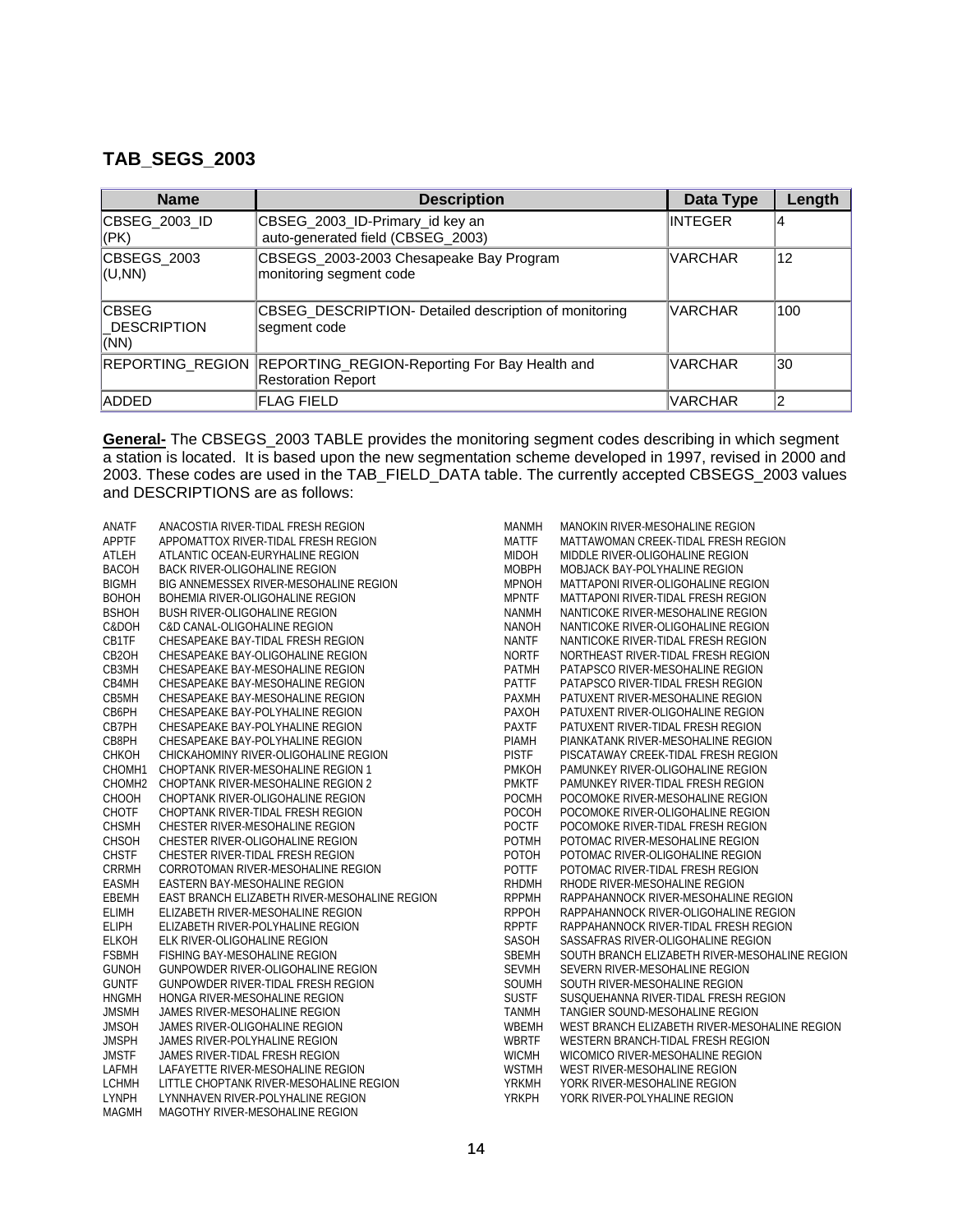#### **TAB\_SOURCES**

| <b>Name</b>             | <b>Description</b>                                                   | Data Type      | Length |
|-------------------------|----------------------------------------------------------------------|----------------|--------|
| SOURCE ID               | SOURCE ID PRIMARY ID KEY AN AUTO-<br><b>GENERATED FIELD (SOURCE)</b> | <b>INTEGER</b> |        |
| <b>SOURCE</b><br>(U,NN) | Data source code                                                     | <b>VARCHAR</b> | 30     |
| (NN)                    | SOURCE DESCRIPTION Description/definition of SOURCE code             | <b>VARCHAR</b> | 200    |

**General:** These codes are also currently in use in the water quality, and living resources databases. As data from other sources (e.g. DCRA, PADEP, SRBC) is added, their SOURCE codes must first be added to this table. Currently accepted SOURCE designations are as follows:

ANS ACADEMY OF NATURAL SCIENCES BENEDICT ESTUARINE LABORATORY

MDE MARYLAND DEPARTMENT OF THE ENVIRONMENT<br>ODU OLD DOMINION UNIVERSITY CONTRACTED BY THE

OLD DOMINION UNIVERSITY CONTRACTED BY THE STATE OF VIRGINIA

OEP MARYLAND OFFICE OF ENVIRONMENTAL PROGRAMS<br>VIMS VIRGINIA INSTITUTE OF MARINE SCIENCE

VIMS VIRGINIA INSTITUTE OF MARINE SCIENCE<br>VSWCB VIRGINIA STATE WATER CONTROL BOARD

VSWCB VIRGINIA STATE WATER CONTROL BOARD<br>MSU MORGAN STATE UNIVERSITY

MORGAN STATE UNIVERSITY

#### **TAB\_UNITS**

| <b>Name</b>                      | <b>Description</b>                                                        | Data Type      | Length |
|----------------------------------|---------------------------------------------------------------------------|----------------|--------|
| UNITS ID                         | UNITS_ID- Primary_id key an auto-generated field<br>(reporting units)     | <b>INTEGER</b> | 4      |
| <b>REPORTING UNITS</b><br>(U,NN) | <b>REPORTING_UNITS-Reporting Units code</b>                               | <b>VARCHAR</b> | 20     |
| UNIT DESCRIPTION<br>(NN)         | UNIT DESCRIPTION-Description/definition of<br><b>Reporting Units code</b> | <b>VARCHAR</b> | 200    |

**General:** This table stores information related the REPORTING\_UNITS codes in the TAB\_FIELD\_DATA table. The REPORTING\_UNITS refer to the units of the REPORTING\_PARAMETER value. Currently accepted RREPORTING\_UNITS designations are as follows:

UG/L MICROGRAMS PER LITER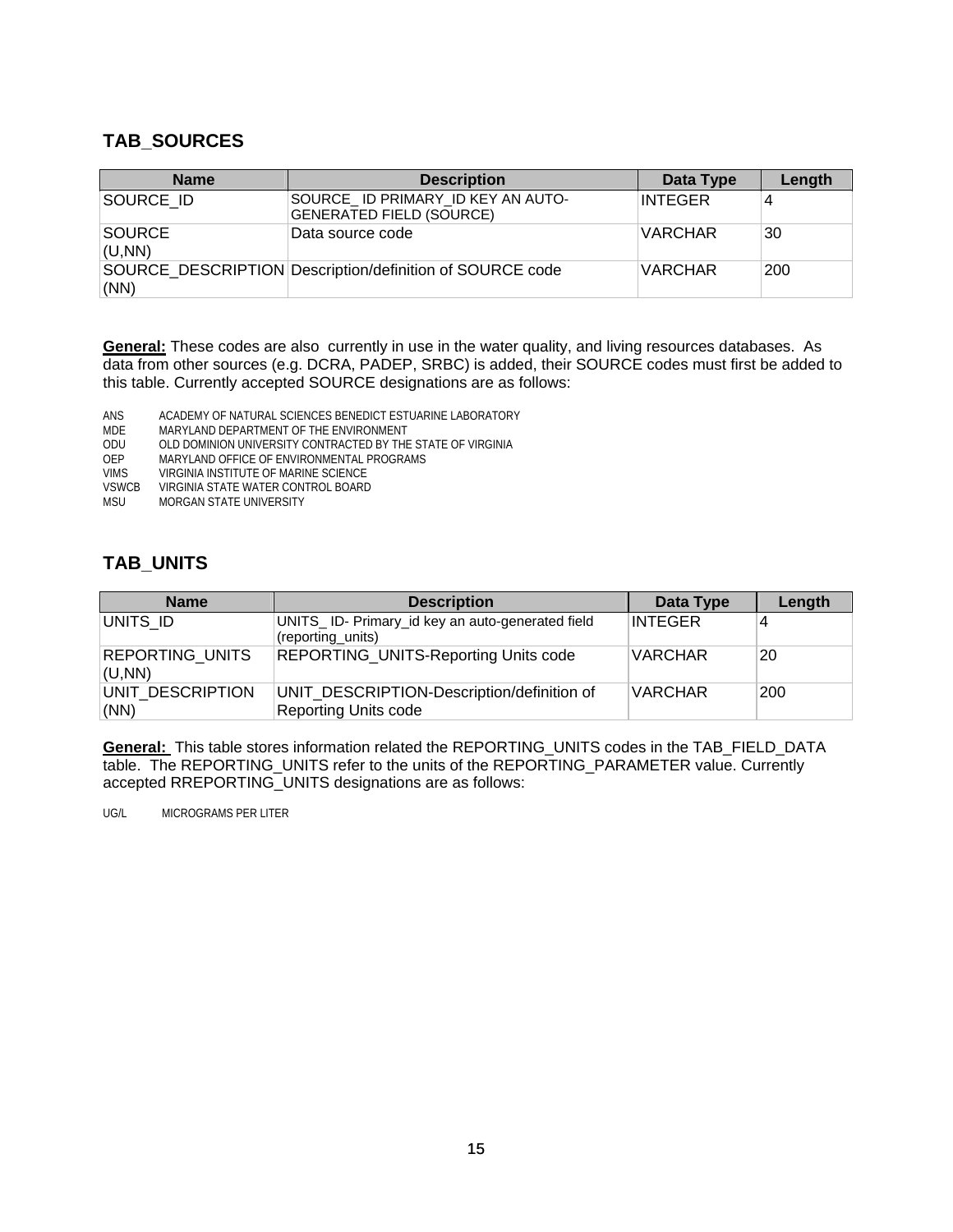#### **SECONDARY LOOK-UP TABLES**

The following lookup tables are present in the database but are not linked to the main or lookup tables of the database. They can be used in queries to add additional fields exclusively to the FIELD\_DATA table.

#### **BAY\_CRUISE\_ TABLE**

| <b>Name</b>               | <b>Description</b>                                   | Data Type      | Length |
|---------------------------|------------------------------------------------------|----------------|--------|
| <b>CRUISE</b><br>(PK,NN)  | CRUISE-old bay cruise number<br>(BAY001, ETC.)       | <b>VARCHAR</b> | 12     |
| START DATE<br>(U,NN)      | START_DATE-Starting date of cruise period            | Date/Time      | 8      |
| <b>END DATE</b><br>(U,NN) | END DATE- Ending date of cruise period               | Date/Time      | 8      |
| <b>NEWCRUISE</b>          | NEWCRUISE-new bay cruise number-<br>(JAN1997A, etc.) | Text           | 14     |

**General:** This table stores information relating to the time periods of synchronous fluorescence surveys, water quality, zooplankton and phytoplankton Monitoring Cruises. Cruise periods are a tool used as a data grouping mechanism for analysis. Additional fields will be added to this table, after the Monitoring Subcommittee finishes its review of cruise naming protocol. Note the benthic monitoring programs are on a sampling schedule independent of the other Bay monitoring programs.

| BAY001 6/15/1984  | 6/30/1984          | 198406A | BAY031 12/1/1985              | 12/31/1985 198512A   |  |
|-------------------|--------------------|---------|-------------------------------|----------------------|--|
| BAY002 7/1/1984   | 7/15/1984          | 198407A | BAY032 1/1/1986<br>1/31/1986  | 198601A              |  |
| BAY003 7/16/1984  | 7/31/1984          | 198407B | BAY033 2/1/1986<br>2/28/1986  | 198602A              |  |
| BAY004 8/1/1984   | 8/15/1984          | 198408A | BAY034 3/1/1986<br>3/15/1986  | 198603A              |  |
| BAY005 8/16/1984  | 8/31/1984          | 198408B | BAY035 3/16/1986<br>3/31/1986 | 198603B              |  |
| BAY006 9/1/1984   | 9/15/1984          | 198409A | BAY036 4/1/1986<br>4/15/1986  | 198604A              |  |
| BAY007 9/16/1984  | 9/30/1984          | 198409B | BAY037 4/16/1986<br>4/30/1986 | 198604B              |  |
| BAY008 10/1/1984  | 10/15/1984 198410A |         | BAY038 5/1/1986<br>5/15/1986  | 198605A              |  |
| BAY009 10/16/1984 | 10/31/1984 198410B |         | BAY039 5/16/1986<br>5/31/1986 | 198605B              |  |
| BAY010 11/1/1984  | 11/30/1984 198411A |         | BAY040 6/1/1986<br>6/15/1986  | 198606A              |  |
| BAY011 12/1/1984  | 12/31/1984 198412A |         | BAY041 6/16/1986<br>6/30/1986 | 198606B              |  |
| BAY012 1/1/1985   | 1/31/1985          | 198501A | BAY042 7/1/1986<br>7/15/1986  | 198607A              |  |
| BAY013 2/1/1985   | 2/28/1985          | 198502A | BAY043 7/16/1986<br>7/31/1986 | 198607B              |  |
| BAY014 3/1/1985   | 3/15/1985          | 198503A | BAY044 8/1/1986<br>8/15/1986  | 198608A              |  |
| BAY015 3/16/1985  | 3/31/1985          | 198503B | BAY045 8/16/1986<br>8/31/1986 | 198608B              |  |
| BAY016 4/1/1985   | 4/15/1985          | 198504A | BAY046 9/1/1986<br>9/15/1986  | 198609A              |  |
| BAY017 4/16/1985  | 4/30/1985          | 198504B | BAY047 9/16/1986<br>9/30/1986 | 198609B              |  |
| BAY018 5/1/1985   | 5/15/1985          | 198505A | BAY048 10/1/1986              | 10/15/1986 198610A   |  |
| BAY019 5/16/1985  | 5/31/1985          | 198505B | BAY049 10/16/1986             | 10/31/1986 198610B   |  |
| BAY020 6/1/1985   | 6/15/1985          | 198506A | BAY050 11/1/1986              | 11/30/1986 198611A   |  |
| BAY021 6/16/1985  | 6/30/1985          | 198506B | BAY051 12/1/1986              | 12/31/1986 198612A   |  |
| BAY022 7/1/1985   | 7/15/1985          | 198507A | BAY052 1/1/1987               | 1/31/1987<br>198701A |  |
| BAY023 7/16/1985  | 7/31/1985          | 198507B | BAY053 2/1/1987<br>2/28/1987  | 198702A              |  |
| BAY024 8/1/1985   | 8/15/1985          | 198508A | BAY054 3/1/1987<br>3/15/1987  | 198703A              |  |
| BAY025 8/16/1985  | 8/31/1985          | 198508B | BAY055 3/16/1987<br>3/31/1987 | 198703B              |  |
| BAY026 9/1/1985   | 9/15/1985          | 198509A | BAY056 4/1/1987<br>4/15/1987  | 198704A              |  |
| BAY027 9/16/1985  | 10/2/1985          | 198509B | BAY057 4/16/1987<br>4/30/1987 | 198704B              |  |
| BAY028 10/3/1985  | 10/14/1985 198510A |         | BAY058 5/1/1987<br>5/15/1987  | 198705A              |  |
| BAY029 10/15/1985 | 11/6/1985          | 198510B | BAY059 5/16/1987<br>5/31/1987 | 198705B              |  |
| BAY030 11/7/1985  | 11/30/1985 198511A |         | BAY060 6/1/1987<br>6/15/1987  | 198706A              |  |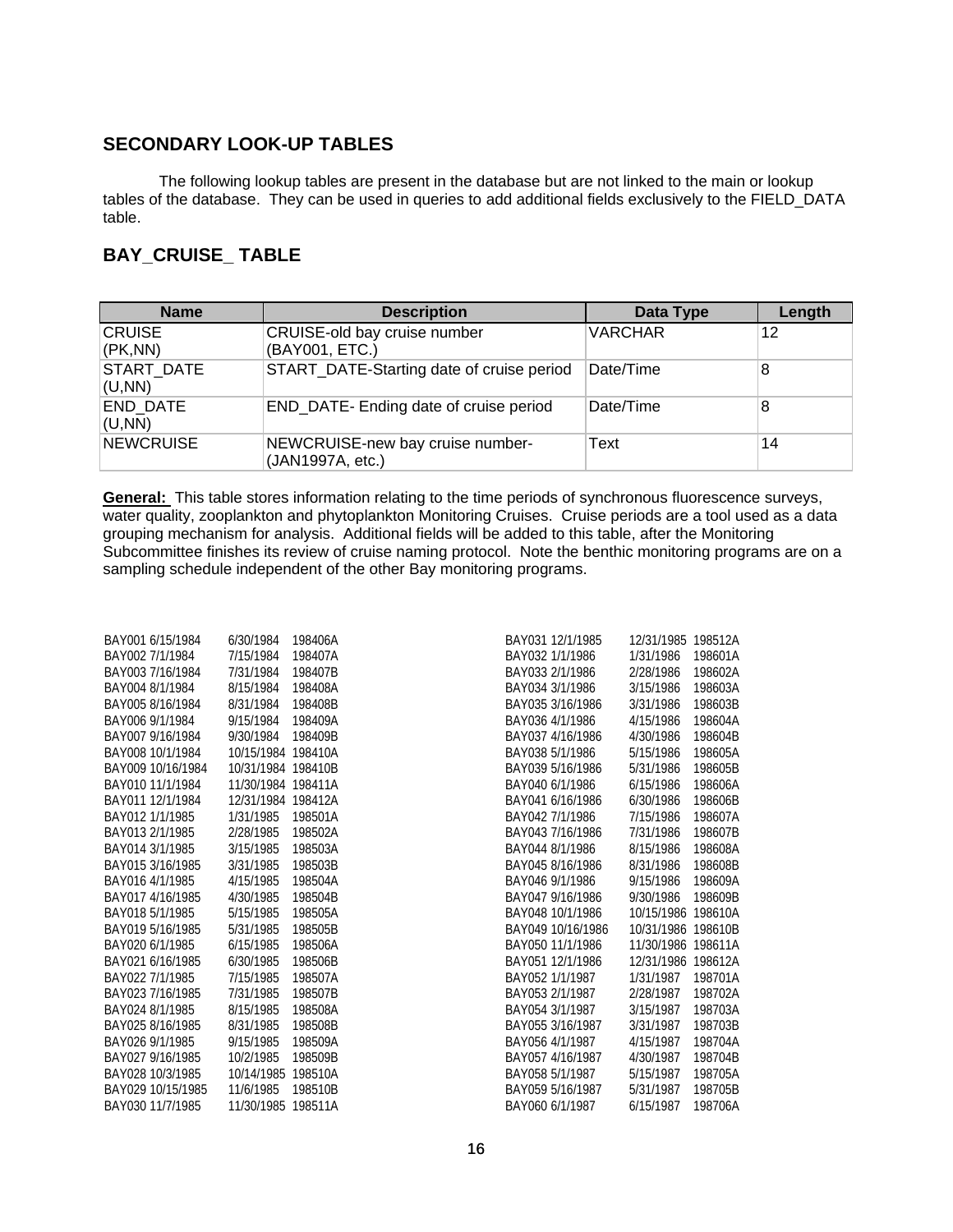| BAY061 6/16/1987  | 6/30/1987  | 198706B |
|-------------------|------------|---------|
| BAY062 7/1/1987   | 7/17/1987  | 198707A |
| BAY063 7/18/1987  | 7/31/1987  | 198707B |
| BAY064 8/1/1987   | 8/15/1987  | 198708A |
| BAY065 8/16/1987  | 8/31/1987  | 198708B |
| BAY066 9/1/1987   | 9/15/1987  | 198709A |
| BAY067 9/16/1987  | 9/30/1987  | 198709B |
| BAY068 10/1/1987  | 10/15/1987 | 198710A |
| BAY069 10/16/1987 | 10/31/1987 | 198710B |
| BAY070 11/1/1987  | 11/30/1987 | 198711A |
| BAY071 12/1/1987  | 12/31/1987 | 198712A |
| BAY072 1/1/1988   | 1/31/1988  | 198801A |
| BAY073 2/1/1988   | 2/28/1988  | 198802A |
| BAY074 3/1/1988   | 3/15/1988  | 198803A |
| BAY075 3/16/1988  | 3/31/1988  | 198803B |
| BAY076 4/1/1988   | 4/15/1988  | 198804A |
| BAY077 4/16/1988  | 4/30/1988  | 198804B |
| BAY078 5/1/1988   | 5/15/1988  | 198805A |
| BAY079 5/16/1988  | 5/31/1988  | 198805B |
| BAY080 6/1/1988   | 6/14/1988  | 198806A |
| BAY081 6/15/1988  | 6/30/1988  | 198806B |
| BAY082 7/1/1988   | 7/15/1988  | 198807A |
| BAY083 7/16/1988  | 7/31/1988  | 198807B |
| BAY084 8/1/1988   | 8/15/1988  | 198808A |
| BAY085 8/16/1988  | 8/31/1988  | 198808B |
| BAY086 9/1/1988   | 9/13/1988  | 198809A |
| BAY087 9/14/1988  | 9/30/1988  | 198809B |
| BAY088 10/1/1988  | 10/15/1988 | 198810A |
| BAY089 10/16/1988 | 10/31/1988 | 198810B |
| BAY090 11/1/1988  | 11/30/1988 | 198811A |
| BAY091 12/1/1988  | 12/31/1988 | 198812A |
| BAY092 1/1/1989   | 1/31/1989  | 198901A |
| BAY093 2/1/1989   | 2/28/1989  | 198902A |
| BAY094 3/1/1989   | 3/15/1989  | 198903A |
| BAY095 3/16/1989  | 3/31/1989  | 198903B |
| BAY096 4/1/1989   | 4/15/1989  | 198904A |
| BAY097 4/16/1989  | 4/30/1989  | 198904B |
| BAY098 5/1/1989   | 5/15/1989  | 198905A |
| BAY099 5/16/1989  | 5/31/1989  | 198905B |
| BAY100 6/1/1989   | 6/15/1989  | 198906A |
| BAY101 6/16/1989  | 6/30/1989  | 198906B |
| BAY102 7/1/1989   | 7/15/1989  | 198907A |
| BAY103 7/16/1989  | 7/31/1989  | 198907B |
| BAY104 8/1/1989   | 8/15/1989  | 198908A |
| BAY105 8/16/1989  | 8/31/1989  | 198908B |
| BAY106 9/1/1989   | 9/15/1989  | 198909A |
| BAY107 9/16/1989  | 9/30/1989  | 198909B |
| BAY108 10/1/1989  | 10/15/1989 | 198910A |
| BAY109 10/16/1989 | 10/31/1989 | 198910B |
| BAY110 11/1/1989  | 11/30/1989 | 198911A |
| BAY111 12/1/1989  | 12/31/1989 | 198912A |
| BAY112 1/1/1990   | 1/31/1990  | 199001A |
| BAY113 2/1/1990   | 2/28/1990  | 199002A |
| BAY114 3/1/1990   | 3/15/1990  | 199003A |
| BAY115 3/16/1990  | 3/31/1990  | 199003B |
| BAY116 4/1/1990   | 4/15/1990  | 199004A |
| BAY117 4/16/1990  | 4/30/1990  | 199004B |
| BAY118 5/1/1990   | 5/15/1990  | 199005A |
| BAY119 5/16/1990  | 5/31/1990  | 199005B |
| BAY120 6/1/1990   | 6/15/1990  | 199006A |
| BAY121 6/16/1990  | 6/30/1990  | 199006B |
| BAY122 7/1/1990   | 7/15/1990  | 199007A |
|                   |            |         |

| BAY123 7/16/1990                    | 7/31/1990  | 199007B            |
|-------------------------------------|------------|--------------------|
| BAY124 8/1/1990                     | 8/15/1990  | 199008A            |
| BAY125 8/16/1990                    | 8/31/1990  | 199008B            |
| BAY126 9/1/1990                     | 9/15/1990  | 199009A            |
| BAY127 9/16/1990                    | 9/30/1990  | 199009B            |
| BAY128 10/1/1990                    | 10/15/1990 | 199010A            |
| BAY129 10/16/1990                   | 10/31/1990 | 199010B            |
| BAY130 11/1/1990                    | 11/30/1990 | 199011A            |
| BAY131 12/1/1990                    | 12/31/1990 | 199012A            |
| BAY132 1/1/1991                     | 1/31/1991  | 199101A            |
| BAY133 2/1/1991                     | 2/28/1991  | 199102A            |
|                                     |            |                    |
| BAY134 3/1/1991<br>BAY135 3/16/1991 | 3/15/1991  | 199103A<br>199103B |
|                                     | 3/31/1991  |                    |
| BAY136 4/1/1991                     | 4/15/1991  | 199104A            |
| BAY137 4/16/1991                    | 4/30/1991  | 199104B            |
| BAY138 5/1/1991                     | 5/15/1991  | 199105A            |
| BAY139 5/16/1991                    | 5/31/1991  | 199105B            |
| BAY140 6/1/1991                     | 6/15/1991  | 199106A            |
| BAY141 6/16/1991                    | 6/30/1991  | 199106B            |
| BAY142 7/1/1991                     | 7/15/1991  | 199107A            |
| BAY143 7/16/1991                    | 7/31/1991  | 199107B            |
| BAY144 8/1/1991                     | 8/15/1991  | 199108A            |
| BAY145 8/16/1991                    | 8/31/1991  | 199108B            |
| BAY146 9/1/1991                     | 9/15/1991  | 199109A            |
| BAY147 9/16/1991                    | 9/30/1991  | 199109B            |
| BAY148 10/1/1991                    | 10/15/1991 | 199110A            |
| BAY149 10/16/1991                   | 10/31/1991 | 199110B            |
| BAY150 11/1/1991                    | 11/30/1991 | 199111A            |
| BAY151 12/1/1991                    | 12/31/1991 | 199112A            |
| BAY152 1/1/1992                     | 1/31/1992  | 199201A            |
| BAY153 2/1/1992                     | 2/28/1992  | 199202A            |
| BAY154 3/1/1992                     | 3/15/1992  | 199203A            |
| BAY155 3/16/1992                    | 3/31/1992  | 199203B            |
| BAY156 4/1/1992                     | 4/15/1992  | 199204A            |
| BAY157 4/16/1992                    | 4/30/1992  | 199204B            |
| BAY158 5/1/1992                     | 5/15/1992  | 199205A            |
| BAY159 5/16/1992                    | 5/31/1992  | 199205B            |
| BAY160 6/1/1992                     | 6/15/1992  | 199206A            |
| BAY161 6/16/1992                    | 6/30/1992  | 199206B            |
| BAY162 7/1/1992                     | 7/15/1992  | 199207A            |
| BAY163 7/16/1992                    | 7/31/1992  | 199207B            |
| BAY164 8/1/1992                     | 8/15/1992  | 199208A            |
| BAY165 8/16/1992                    | 8/31/1992  | 199208B            |
| BAY166 9/1/1992                     | 9/15/1992  | 199209A            |
| BAY167 9/16/1992                    | 9/30/1992  | 199209B            |
| BAY168 10/1/1992                    | 10/15/1992 | 199210A            |
| BAY169 10/16/1992                   | 10/31/1992 | 199210B            |
| BAY170 11/1/1992                    | 11/30/1992 | 199211A            |
| BAY171 12/1/1992                    | 12/31/1992 | 199212A            |
| BAY172 1/1/1993                     | 1/31/1993  | 199301A            |
| BAY173 2/1/1993                     | 2/28/1993  | 199302A            |
| BAY174 3/1/1993                     | 3/15/1993  | 199303A            |
| BAY175 3/16/1993                    | 3/31/1993  | 199303B            |
| BAY176 4/1/1993                     | 4/15/1993  | 199304A            |
| BAY177 4/16/1993                    | 4/30/1993  | 199304B            |
| BAY178 5/1/1993                     | 5/15/1993  | 199305A            |
| BAY179 5/16/1993                    | 5/31/1993  | 199305B            |
| BAY180 6/1/1993                     | 6/15/1993  | 199306A            |
| BAY181 6/16/1993                    | 6/30/1993  | 199306B            |
|                                     |            | 199307A            |
| BAY182 7/1/1993                     | 7/15/1993  |                    |
| BAY183 7/16/1993                    | 7/31/1993  | 199307B            |
| BAY184 8/1/1993                     | 8/15/1993  | 199308A            |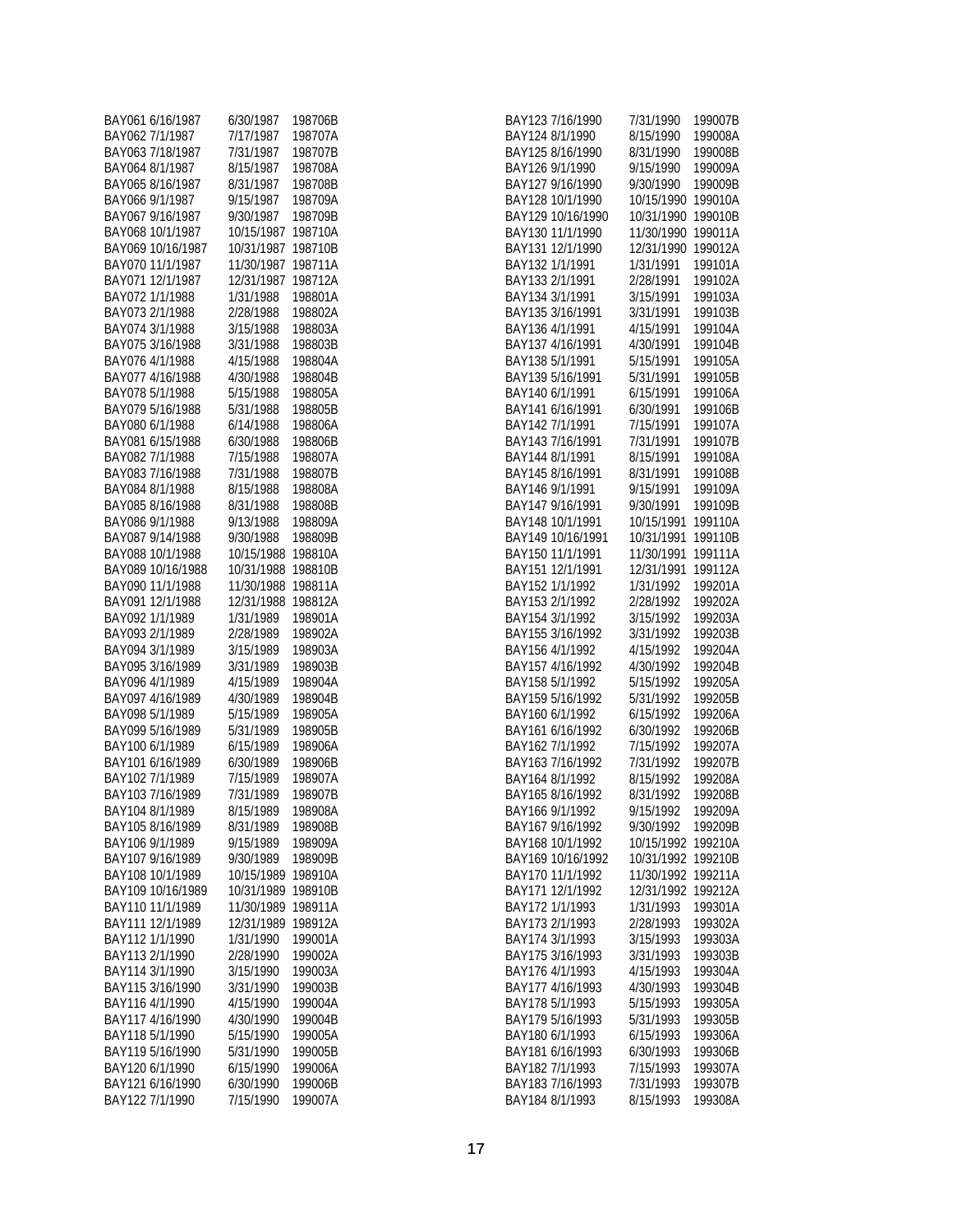| BAY185 8/16/1993  | 8/31/1993  | 199308B |
|-------------------|------------|---------|
| BAY186 9/1/1993   | 9/15/1993  | 199309A |
| BAY187 9/16/1993  | 9/30/1993  | 199309B |
| BAY188 10/1/1993  | 10/15/1993 | 199310A |
| BAY189 10/16/1993 | 10/31/1993 | 199310B |
| BAY190 11/1/1993  | 11/30/1993 | 199311A |
| BAY191 12/1/1993  | 12/31/1993 | 199312A |
| BAY192 1/1/1994   | 1/31/1994  | 199401A |
| BAY193 2/1/1994   | 2/28/1994  | 199402A |
| BAY194 3/1/1994   | 3/15/1994  | 199403A |
| BAY195 3/16/1994  | 3/31/1994  | 199403B |
| BAY196 4/1/1994   | 4/15/1994  | 199404A |
| BAY197 4/16/1994  | 4/30/1994  | 199404B |
| BAY198 5/1/1994   | 5/15/1994  | 199405A |
| BAY199 5/16/1994  | 5/31/1994  | 199405B |
| BAY200 6/1/1994   | 6/15/1994  | 199406A |
| BAY201 6/16/1994  | 6/30/1994  | 199406B |
| BAY202 7/1/1994   | 7/15/1994  | 199407A |
| BAY203 7/16/1994  | 7/31/1994  | 199407B |
| BAY204 8/1/1994   | 8/15/1994  | 199408A |
| BAY205 8/16/1994  | 8/31/1994  | 199408B |
| BAY206 9/1/1994   | 9/15/1994  | 199409A |
| BAY207 9/16/1994  | 9/30/1994  | 199409B |
| BAY208 10/1/1994  | 10/15/1994 | 199410A |
| BAY209 10/16/1994 | 10/31/1994 | 199410B |
| BAY210 11/1/1994  | 11/30/1994 | 199411A |
| BAY211 12/1/1994  | 12/31/1994 | 199412A |
| BAY212 1/1/1995   | 1/31/1995  | 199501A |
| BAY213 2/1/1995   | 2/28/1995  | 199502A |
| BAY214 3/1/1995   | 3/15/1995  | 199503A |
| BAY215 3/16/1995  | 3/31/1995  | 199503B |
| BAY216 4/1/1995   | 4/15/1995  | 199504A |
| BAY217 4/16/1995  | 4/30/1995  | 199504B |
| BAY218 5/1/1995   | 5/15/1995  | 199505A |
| BAY219 5/16/1995  | 5/31/1995  | 199505B |
| BAY220 6/1/1995   | 6/15/1995  | 199506A |
| BAY221 6/16/1995  | 6/30/1995  | 199506B |
| BAY222 7/1/1995   | 7/15/1995  | 199507A |
| BAY223 7/16/1995  | 7/31/1995  | 199507B |
| BAY224 8/1/1995   | 8/15/1995  | 199508A |
| BAY225 8/16/1995  | 8/31/1995  | 199508B |
| BAY226 9/1/1995   | 9/15/1995  | 199509A |
| BAY227 9/16/1995  | 9/30/1995  | 199509B |
| BAY228 10/1/1995  | 10/15/1995 | 199510A |
| BAY229 10/16/1995 | 10/31/1995 | 199510B |
| BAY230 11/1/1995  | 11/30/1995 | 199511A |
| BAY231 12/1/1995  | 12/31/1995 | 199512A |
| BAY232 1/1/1996   | 1/31/1996  | 199601A |
| BAY233 2/1/1996   | 2/29/1996  | 199602A |
| BAY234 3/1/1996   | 3/15/1996  | 199603A |
| BAY235 3/16/1996  | 3/31/1996  | 199603B |
| BAY236 4/1/1996   | 4/15/1996  | 199604A |
| BAY237 4/16/1996  | 4/30/1996  | 199604B |
| BAY238 5/1/1996   | 5/15/1996  | 199605A |
| BAY239 5/16/1996  | 5/31/1996  | 199605B |
| BAY240 6/1/1996   | 6/15/1996  | 199606A |
| BAY241 6/16/1996  | 6/30/1996  | 199606B |
| BAY242 7/1/1996   | 7/15/1996  | 199607A |
| BAY243 7/16/1996  | 7/31/1996  | 199607B |
| BAY244 8/1/1996   | 8/15/1996  | 199608A |
| BAY245 8/16/1996  | 8/31/1996  | 199608B |
| BAY246 9/1/1996   | 9/15/1996  | 199609A |
|                   |            |         |

| BAY247 9/16/1996    | 9/30/1996  | 199609B |
|---------------------|------------|---------|
| BAY248 10/1/1996    | 10/15/1996 | 199610A |
| BAY249 10/16/1996   | 10/31/1996 | 199610B |
| BAY250 11/1/1996    | 11/30/1996 | 199611A |
| BAY251<br>12/1/1996 | 12/31/1996 | 199612A |
| BAY252 1/1/1997     | 1/31/1997  | 199701A |
| BAY253 2/1/1997     | 2/28/1997  | 199702A |
|                     |            |         |
| BAY254 3/1/1997     | 3/15/1997  | 199703A |
| BAY255 3/16/1997    | 3/31/1997  | 199703B |
| BAY256 4/1/1997     | 4/13/1997  | 199704A |
| BAY257 4/14/1997    | 4/30/1997  | 199704B |
| BAY258 5/1/1997     | 5/15/1997  | 199705A |
| BAY259 5/16/1997    | 5/31/1997  | 199705B |
| BAY260 6/1/1997     | 6/15/1997  | 199706A |
| BAY261 6/16/1997    | 6/30/1997  | 199706B |
| BAY262 7/1/1997     | 7/17/1997  | 199707A |
| BAY263 7/18/1997    | 7/31/1997  | 199707B |
| BAY264 8/1/1997     | 8/15/1997  | 199708A |
| BAY265 8/16/1997    | 8/31/1997  | 199708B |
| BAY266 9/1/1997     | 9/15/1997  | 199709A |
| BAY267 9/16/1997    | 9/30/1997  | 199709B |
| BAY268 10/1/1997    | 10/17/1997 | 199710A |
| BAY269 10/18/1997   | 10/31/1997 | 199710B |
| BAY270 11/1/1997    | 11/30/1997 | 199711A |
| BAY271<br>12/1/1997 | 12/31/1997 | 199712A |
| BAY272 1/1/1998     | 1/31/1998  | 199801A |
| BAY273 2/1/1998     | 2/28/1998  | 199802A |
| BAY274 3/1/1998     | 3/15/1998  | 199803A |
|                     |            |         |
| BAY275 3/16/1998    | 3/31/1998  | 199803B |
| BAY276 4/1/1998     | 4/15/1998  | 199804A |
| BAY277 4/16/1998    | 4/30/1998  | 199804B |
| BAY278 5/1/1998     | 5/15/1998  | 199805A |
| BAY279 5/16/1998    | 5/31/1998  | 199805B |
| BAY280 6/1/1998     | 6/14/1998  | 199806A |
| BAY281 6/15/1998    | 6/30/1998  | 199806B |
| BAY282 7/1/1998     | 7/15/1998  | 199807A |
| BAY283 7/16/1998    | 7/31/1998  | 199807B |
| BAY284 8/1/1998     | 8/15/1998  | 199808A |
| BAY285 8/16/1998    | 8/31/1998  | 199808B |
| BAY286 9/1/1998     | 9/13/1998  | 199809A |
| BAY287 9/14/1998    | 9/30/1998  | 199809B |
| BAY288 10/1/1998    | 10/15/1998 | 199810A |
| BAY289 10/16/1998   | 10/31/1998 | 199810B |
| BAY290 11/1/1998    | 11/30/1998 | 199811A |
| BAY291 12/1/1998    | 12/31/1998 | 199812A |
| BAY292 1/1/1999     | 1/31/1999  | 199901A |
| BAY293 2/1/1999     | 2/28/1999  | 199902A |
| BAY294 3/1/1999     | 3/14/1999  | 199903A |
| BAY295 3/15/1999    | 3/31/1999  | 199903B |
| BAY296 4/1/1999     | 4/15/1999  | 199904A |
| BAY297 4/16/1999    | 4/30/1999  | 199904B |
| BAY298 5/1/1999     | 5/15/1999  | 199905A |
| BAY299 5/16/1999    | 5/31/1999  | 199905B |
|                     |            |         |
| BAY300 6/1/1999     | 6/13/1999  | 199906A |
| BAY301 6/14/1999    | 6/30/1999  | 199906B |
| BAY302 7/1/1999     | 7/16/1999  | 199907A |
| BAY303 7/17/1999    | 7/31/1999  | 199907B |
| BAY304 8/1/1999     | 8/15/1999  | 199908A |
| BAY305 8/16/1999    | 8/30/1999  | 199908B |
| BAY306 9/1/1999     | 9/15/1999  | 199909A |
| BAY307 9/15/1999    | 9/30/1999  | 199909B |
| BAY308 10/1/1999    | 10/15/1999 | 199910A |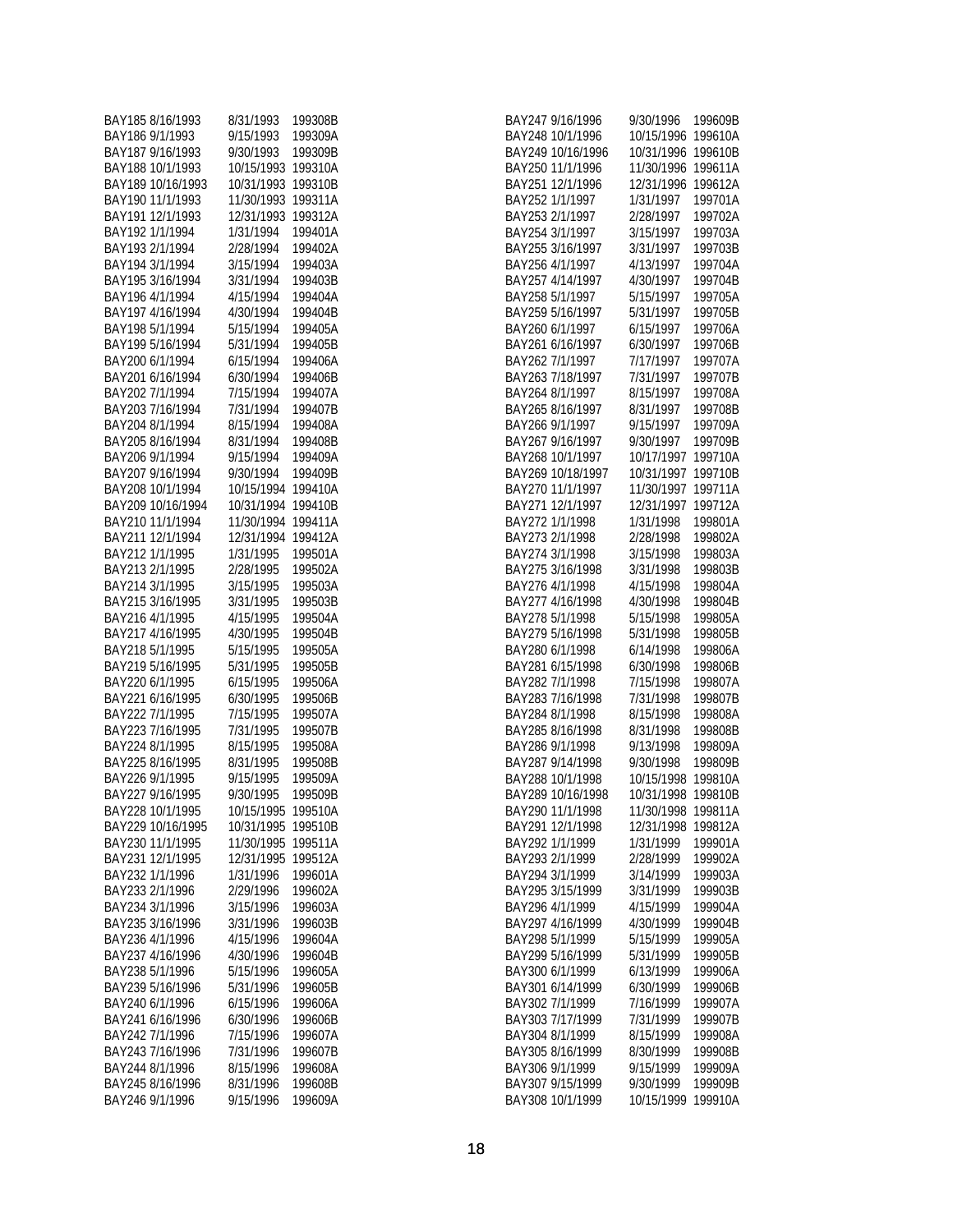| BAY309 10/16/1999 | 10/31/1999 | 199910B |
|-------------------|------------|---------|
| BAY310 11/1/1999  | 11/30/1999 | 199911A |
| BAY311 12/1/1999  | 12/31/1999 | 199912A |
| BAY312 1/1/2000   | 1/31/2000  | 200001A |
| BAY313 2/1/2000   | 2/29/2000  | 200002A |
| BAY314 3/1/2000   | 3/15/2000  | 200003A |
| BAY315 3/16/2000  | 3/31/2000  | 200003B |
| BAY316 4/1/2000   | 4/15/2000  | 200004A |
| BAY317 4/16/2000  | 4/30/2000  | 200004B |
| BAY318 5/1/2000   | 5/15/2000  | 200005A |
| BAY319 5/16/2000  | 5/31/2000  | 200005B |
| BAY320 6/1/2000   | 6/15/2000  | 200006A |
| BAY321 6/16/2000  | 6/30/2000  | 200006B |
| BAY322 7/1/2000   | 7/15/2000  | 200007A |
| BAY323 7/16/2000  | 7/31/2000  | 200007B |
| BAY324 8/1/2000   | 8/15/2000  | 200008A |
| BAY325 8/16/2000  | 8/30/2000  | 200008B |
| BAY326 9/1/2000   | 9/15/2000  | 200009A |
| BAY327 9/16/2000  | 9/30/2000  | 200009B |
| BAY328 10/1/2000  | 10/15/2000 | 200010A |
| BAY329 10/16/2000 | 10/31/2000 | 200010B |
| BAY330 11/1/2000  | 11/30/2000 | 200011A |
| BAY331 12/1/2000  | 12/31/2000 | 200012A |
| BAY332 1/1/2001   | 1/31/2001  | 200101A |
| BAY333 2/1/2001   | 2/28/2001  | 200102A |
| BAY334 3/1/2001   | 3/15/2001  | 200103A |
| BAY335 3/16/2001  | 3/31/2001  | 200103B |
| BAY336 4/1/2001   | 4/15/2001  | 200104A |
| BAY337 4/16/2001  | 4/30/2001  | 200104B |
| BAY338 5/1/2001   | 5/15/2001  | 200105A |
| BAY339 5/16/2001  | 5/31/2001  | 200105B |
| BAY340 6/1/2001   | 6/15/2001  | 200106A |
| BAY341 6/16/2001  | 6/30/2001  | 200106B |
| BAY342 7/1/2001   | 7/15/2001  | 200107A |
| BAY343 7/16/2001  | 7/31/2001  | 200107B |
| BAY344 8/1/2001   | 8/16/2001  | 200108A |
| BAY345 8/17/2001  | 8/31/2001  | 200108B |
| BAY346 9/1/2001   | 9/15/2001  | 200109A |
| BAY347 9/16/2001  | 9/30/2001  | 200109B |
| BAY348 10/1/2001  | 10/18/2001 | 200110A |
| BAY349 10/19/2001 | 10/31/2001 | 200110B |
| BAY350 11/1/2001  | 11/30/2001 | 200111A |
| BAY351 12/1/2001  | 12/31/2001 | 200112A |
| BAY352 1/1/2002   | 1/31/2002  | 200201A |
| BAY353 2/1/2002   | 2/28/2002  | 200202A |
| BAY354 3/1/2002   | 3/15/2002  | 200203A |
| BAY355 3/16/2002  | 3/31/2002  | 200203B |
| BAY356 4/1/2002   | 4/15/2002  | 200204A |
| BAY357 4/16/2002  | 4/30/2002  | 200204B |
| BAY358 5/1/2002   | 5/13/2002  | 200205A |
| BAY359 5/14/2002  | 5/30/2002  | 200205B |
| BAY360 6/1/2002   | 6/15/2002  | 200206A |
| BAY361 6/16/2002  | 6/30/2002  | 200206B |
| BAY362 7/1/2002   | 7/16/2002  | 200207A |
| BAY363 7/17/2002  | 7/31/2002  | 200207B |
| BAY364 8/1/2002   | 8/15/2002  | 200208A |
| BAY365 8/16/2002  | 8/31/2002  | 200208B |
| BAY366 9/1/2002   | 9/15/2002  | 200209A |
| BAY367 9/16/2002  | 9/30/2002  | 200209B |
| BAY368 10/1/2002  | 10/15/2002 | 200210A |
| BAY369 10/16/2002 | 10/31/2002 | 200210B |
| BAY370 11/1/2002  | 11/30/2002 | 200211A |
|                   |            |         |

| BAY371 12/1/2002  | 12/31/2002 | 200212A |
|-------------------|------------|---------|
| BAY372 1/1/2003   | 1/31/2003  | 200301A |
| BAY373 2/1/2003   | 2/28/2003  | 200302A |
| BAY374 3/1/2003   | 3/15/2003  | 200303A |
|                   | 3/31/2003  |         |
| BAY375 3/16/2003  |            | 200303B |
| BAY376 4/1/2003   | 4/15/2003  | 200304A |
| BAY377 4/16/2003  | 4/30/2003  | 200304B |
| BAY378 5/1/2003   | 5/15/2003  | 200305A |
| BAY379 5/16/2003  | 5/31/2003  | 200305B |
| BAY380 6/1/2003   | 6/15/2003  | 200306A |
| BAY381 6/16/2003  | 6/30/2003  | 200306B |
| BAY382 7/1/2003   | 7/15/2003  | 200307A |
| BAY383 7/16/2003  | 7/31/2003  | 200307B |
| BAY384 8/1/2003   | 8/15/2003  | 200308A |
| BAY385 8/16/2003  | 8/31/2003  | 200308B |
|                   |            |         |
| BAY386 9/1/2003   | 9/15/2003  | 200309A |
| BAY387 9/16/2003  | 9/30/2003  | 200309B |
| BAY388 10/1/2003  | 10/15/2003 | 200310A |
| BAY389 10/16/2003 | 10/31/2003 | 200310B |
| BAY390 11/1/2003  | 11/30/2003 | 200311A |
| BAY391 12/1/2003  | 12/31/2003 | 200312A |
| BAY392 1/1/2004   | 1/31/2004  | 200401A |
| BAY393 2/1/2004   | 2/28/2004  | 200402A |
| BAY394 3/1/2004   | 3/15/2004  | 200403A |
| BAY395 3/16/2004  | 3/31/2004  | 200403B |
| BAY396 4/1/2004   | 4/15/2004  | 200404A |
| BAY397 4/16/2004  | 4/30/2004  | 200404B |
| BAY398 5/1/2004   | 5/15/2004  | 200405A |
| BAY399 5/16/2004  | 5/31/2004  | 200405B |
| BAY400 6/1/2004   | 6/15/2004  | 200406A |
| BAY401 6/16/2004  | 6/30/2004  | 200406B |
|                   |            |         |
| BAY402 7/1/2004   | 7/14/2004  | 200407A |
| BAY403 7/15/2004  | 7/31/2004  | 200407B |
| BAY404 8/1/2004   | 8/15/2004  | 200408A |
| BAY405 8/16/2004  | 8/31/2004  | 200408B |
| BAY406 9/1/2004   | 9/15/2004  | 200409A |
| BAY407 9/16/2004  | 9/30/2004  | 200409B |
| BAY408 10/1/2004  | 10/15/2004 | 200410A |
| BAY409 10/16/2004 | 10/31/2004 | 200410B |
| BAY410 11/1/2004  | 11/30/2004 | 200411A |
| BAY411 12/1/2004  | 12/31/2004 | 200412A |
| BAY412 1/5/2005   | 1/31/2005  | 200501A |
| BAY413 2/1/2005   | 2/28/2005  | 200502A |
| BAY414 3/1/2005   | 3/17/2005  | 200503A |
| BAY415 3/18/2005  | 3/31/2005  | 200503B |
| BAY416 4/1/2005   | 4/15/2005  | 200504A |
| BAY417 4/16/2005  | 4/30/2005  | 200504B |
| BAY418 5/1/2005   | 5/15/2005  | 200505A |
| BAY419 5/16/2005  | 5/31/2005  | 200505B |
|                   |            |         |
| BAY420 6/1/2005   | 6/15/2005  | 200506A |
| BAY421 6/16/2005  | 6/30/2005  | 200506B |
| BAY422 7/1/2005   | 7/15/2005  | 200507A |
| BAY423 7/16/2005  | 7/31/2005  | 200507B |
| BAY424 8/1/2005   | 8/15/2005  | 200508A |
| BAY425 8/16/2005  | 8/31/2005  | 200508B |
| BAY426 9/1/2005   | 9/15/2005  | 200509A |
| BAY427 9/16/2005  | 9/30/2005  | 200509B |
| BAY428 10/1/2005  | 10/15/2005 | 200510A |
| BAY429 10/16/2005 | 10/31/2005 | 200510B |
| BAY430 11/1/2005  | 11/30/2005 | 200511A |
| BAY431 12/1/2005  | 12/31/2005 | 200512A |
| BAY432 1/1/2006   | 1/31/2006  | 200601A |
|                   |            |         |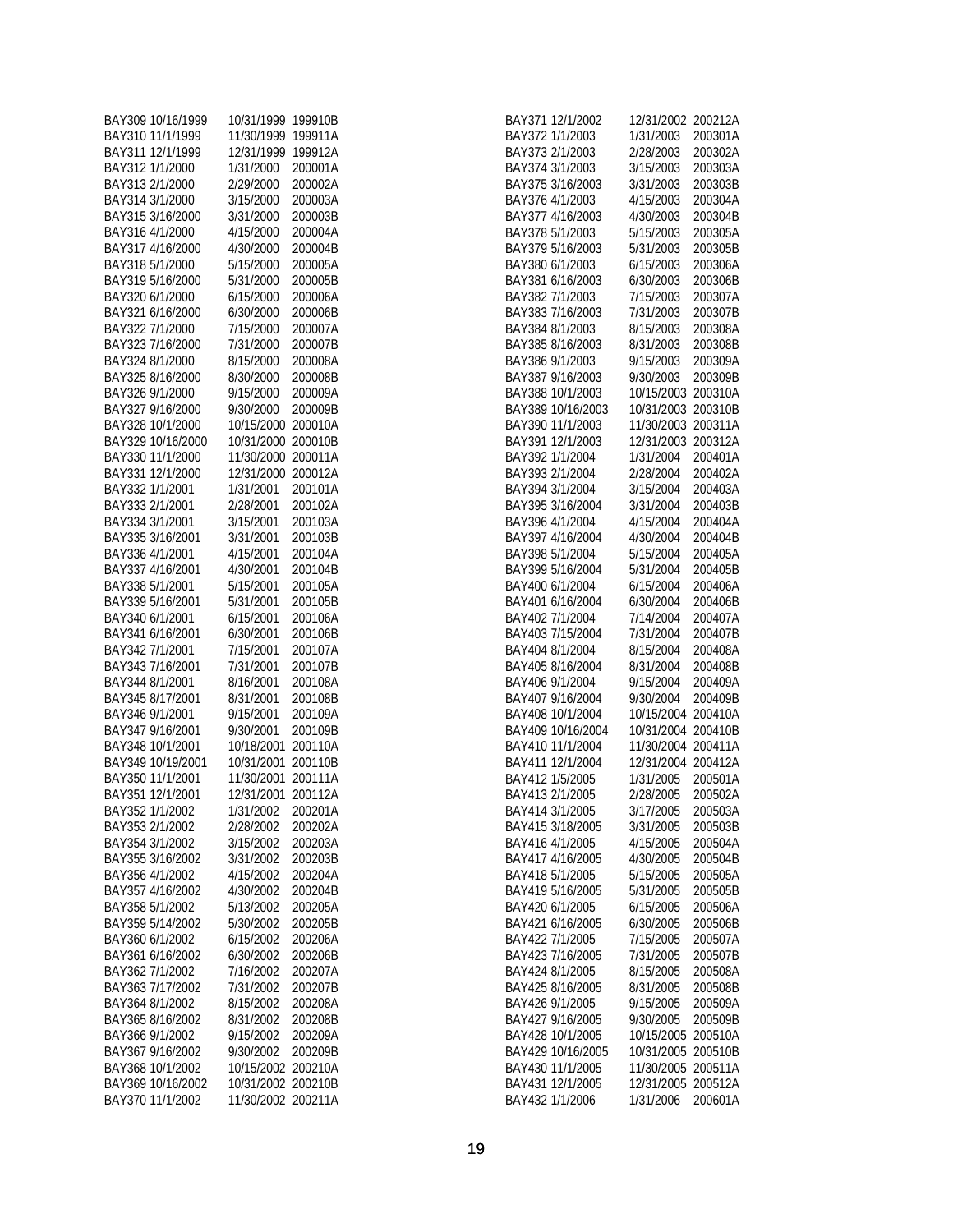| BAY433 2/1/2006                       | 2/28/2006                | 200602A            |
|---------------------------------------|--------------------------|--------------------|
|                                       |                          |                    |
| BAY434 3/1/2006                       | 3/15/2006                | 200603A            |
| BAY435 3/16/2006                      | 3/31/2006                | 200603B            |
| BAY436 4/1/2006                       | 4/15/2006                | 200604A            |
| BAY437 4/16/2006                      | 4/30/2006                | 200604B            |
|                                       |                          |                    |
| BAY438 5/1/2006                       | 5/15/2006                | 200605A            |
| BAY439 5/16/2006                      | 5/31/2006                | 200605B            |
| BAY440 6/1/2006                       | 6/15/2006                | 200606A            |
| BAY441 6/16/2006                      | 6/30/2006                | 200606B            |
|                                       |                          |                    |
| BAY442 7/1/2006                       | 7/15/2006                | 200607A            |
| BAY443 7/16/2006                      | 7/31/2006                | 200607B            |
| BAY444 8/1/2006                       | 8/17/2006                | 200608A            |
| BAY445 8/18/2006                      | 8/31/2006                | 200608B            |
| BAY446 9/1/2006                       | 9/15/2006                | 200609A            |
|                                       |                          |                    |
| BAY447 9/16/2006                      | 9/30/2006                | 200609B            |
| BAY448 10/1/2006                      | 10/15/2006               | 200610A            |
| BAY449 10/16/2006                     | 10/31/2008               | 200610B            |
| BAY450 11/1/2006                      | 11/30/2006               | 200611A            |
| BAY451 12/1/2006                      | 12/31/2006               | 200612A            |
|                                       |                          |                    |
| BAY452 1/3/2007                       | 1/31/2007                | 200701A            |
| BAY453 2/1/2007                       | 2/28/2007                | 200702A            |
| BAY454 3/1/2007                       | 3/15/2007                | 200703A            |
| BAY455 3/16/2007                      | 3/30/2007                | 200703B            |
|                                       |                          |                    |
| BAY456 4/1/2007                       | 4/15/2007                | 200704A            |
| BAY457 4/16/2007                      | 4/30/2007                | 200704B            |
| BAY458 5/1/2007                       | 5/15/2007                | 200705A            |
| BAY459 5/16/2007                      | 5/31/2007                | 200705B            |
| BAY460 6/1/2007                       | 6/15/2007                | 200706A            |
|                                       |                          |                    |
| BAY461 6/16/2007                      | 6/30/2007                | 200706B            |
| BAY462 7/1/2007                       | 7/15/2007                | 200707A            |
| BAY463 7/16/2007                      | 7/31/2007                | 200707B            |
| BAY464 8/1/2007                       | 8/15/2007                | 200708A            |
| BAY465 8/16/2007                      | 8/31/2007                | 200708B            |
|                                       |                          |                    |
| BAY466 9/1/2007                       | 9/15/2007                | 200709A            |
| BAY467 9/16/2007                      | 9/30/2007                | 200709B            |
| BAY468 10/1/2007                      | 10/15/2007               | 200710A            |
| BAY469 10/16/2007                     | 10/31/2007               | 200710B            |
| BAY470 11/1/2007                      | 11/30/2007               | 200711A            |
| BAY471 12/1/2007                      | 12/31/2007               |                    |
|                                       |                          | 200712A            |
| BAY472 1/1/2008                       | 1/15/2008                | 200801A            |
| BAY473 1/16/2008                      | 1/31/2008                | 200801B            |
| BAY474 2/1/2008                       | 2/15/2008                | 200802A            |
| BAY475 2/16/2008                      | 2/29/2008                | 200802B            |
| BAY476 3/1/2008                       | 3/15/2008                |                    |
|                                       |                          | 200803A            |
| BAY477 3/16/2008                      | 3/31/2008                | 200803B            |
| BAY478 4/1/2008                       | 4/16/2008                | 200804A            |
| BAY479 4/17/2008                      | 4/30/2008                | 200804B            |
| BAY480 5/1/2008                       | 5/15/2008                | 200805A            |
|                                       | 5/31/2008                |                    |
| BAY481 5/16/2008                      |                          | 200805B            |
| BAY482 6/1/2008                       | 6/15/2008                | 200806A            |
| BAY483 6/16/2008                      | 6/30/2008                | 200806B            |
| BAY484 7/1/2008                       | 7/15/2008                | 200807A            |
| BAY485 7/16/2008                      | 7/31/2008                | 200807B            |
|                                       |                          |                    |
| BAY486 8/1/2008                       | 8/15/2008                | 200808A            |
| BAY487 8/16/2008                      | 8/31/2008                | 200808B            |
| BAY488 9/1/2008                       | 9/14/2008                | 200809A            |
| BAY489 9/15/2008                      | 9/30/2008                | 200809B            |
| BAY490 10/1/2008                      | 10/15/2008               | 200810A            |
| BAY491 10/16/2008                     |                          |                    |
|                                       |                          |                    |
|                                       | 10/31/2008               | 200810B            |
| BAY492 11/1/2008                      | 11/15/2008               | 200811A            |
| BAY493 11/16/2008<br>BAY494 12/1/2008 | 11/30/2008<br>12/15/2008 | 200811B<br>200812A |

|                 | BAY495 12/16/2008 | 12/31/2008 | 200812B |
|-----------------|-------------------|------------|---------|
| BAY496 1/1/2009 |                   | 1/15/2009  | 200901A |
|                 | BAY497 1/16/2009  | 1/31/2009  | 200901B |
| BAY498 2/1/2009 |                   | 2/15/2009  | 200902A |
|                 | BAY499 2/16/2009  | 2/28/2009  | 200902B |
| BAY500 3/1/2009 |                   | 3/15/2009  | 200903A |
|                 | BAY501 3/16/2009  | 3/31/2009  | 200903B |
| BAY502 4/1/2009 |                   | 4/15/2009  | 200904A |
|                 | BAY503 4/16/2009  | 4/30/2009  | 200904B |
| BAY504 5/1/2009 |                   | 5/15/2009  | 200905A |
|                 | BAY505 5/16/2009  | 5/31/2009  | 200905B |
| BAY506 6/1/2009 |                   | 6/15/2009  | 200906A |
|                 | BAY507 6/16/2009  | 6/30/2009  | 200906B |
| BAY508 7/1/2009 |                   | 1/15/2009  | 200907A |
|                 | BAY509 7/16/2009  | 7/30/2009  | 200907B |
| BAY510 8/1/2009 |                   | 8/15/2009  | 200908A |
|                 | BAY511 8/16/2009  | 8/30/2009  | 200908B |
| BAY512 9/1/2009 |                   | 9/15/2009  | 200909A |
|                 | BAY513 9/16/2009  | 9/30/2009  | 200909B |
|                 | BAY514 10/1/2009  | 10/15/2009 | 200910A |
|                 | BAY515 10/16/2009 | 10/31/2009 | 200910B |
|                 | BAY516 11/1/2009  | 11/15/2009 | 200911A |
|                 | BAY517 11/16/2009 | 11/30/2009 | 200911B |
|                 | BAY518 12/1/2009  | 12/15/2009 | 200912A |
|                 | BAY519 12/16/2009 | 12/31/2009 | 200912B |
|                 |                   |            |         |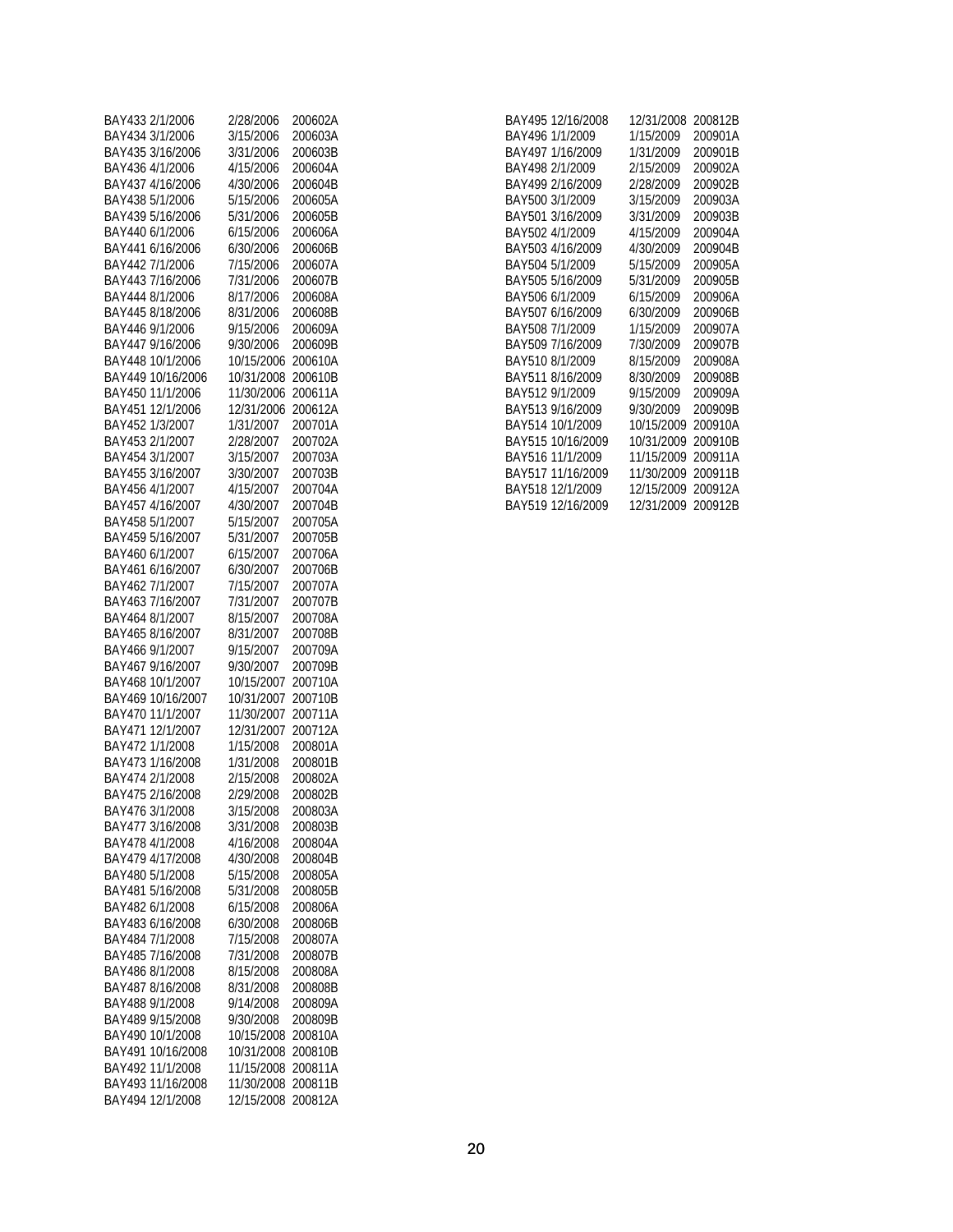#### **TAB\_QA\_REGRESSIONS**

| Name                         | <b>Description</b>                                                                                           | <b>Data Type</b> | Length |
|------------------------------|--------------------------------------------------------------------------------------------------------------|------------------|--------|
| QA_ID<br>$ $ (PK)            | QA_ID-Regression primary_id key an auto-generated field<br>(source, date, sample_type, sometimes start time) | <b>INTEGER</b>   | 14     |
| <b>SOURCE</b><br>(NN)        | SOURCE- Data source code from TAB SOURCE                                                                     | VARCHAR          | 20     |
| SAMPLE_DATE<br>(NN)          | SAMPLE_DATE- Sample Date Regression applied                                                                  | <b>DATETIME</b>  | 18     |
| <b>STATION</b>               | STATION - Sample Station if applicable (vertical profiles only)                                              | VARCHAR          | 30     |
| SAMPLE TIME<br><b>ISTART</b> | SAMPLE_TIME_START- Sample Start time Regression applied                                                      | <b>DATETIME</b>  | 18     |
| SAMPLE_TIME_<br>END          | SAMPLE TIME END-Sample End time Regression applied                                                           | <b>DATETIME</b>  | 18     |
| SAMPLE_TYPE<br>(NN)          | SAMPLE_TYPE-Type of Sample regression applied to, data codes from<br>TAB SAMPLE TYPE                         | VARCHAR          | 14     |
| SER_NUM                      | SER NUM - Source Serial Number if applicable                                                                 | VARCHAR          | 510    |
| Y-INTERCEPT<br>(NN)          | Y-INTERCEPT- Regression Y Intercept                                                                          | <b>FLOAT</b>     | 18     |
| <b>SLOPE</b><br> (NN)        | <b>SLOPE-Regression Slope</b>                                                                                | <b>FLOAT</b>     | 18     |

**General:** This table stores information relating to laboratory regressions used to convert fluorescence instrument voltage into chlorophyll values. As of 1997 all data providers are required to provide both the original fluorometer voltage and regressions used to convert voltage to fluorescence values.